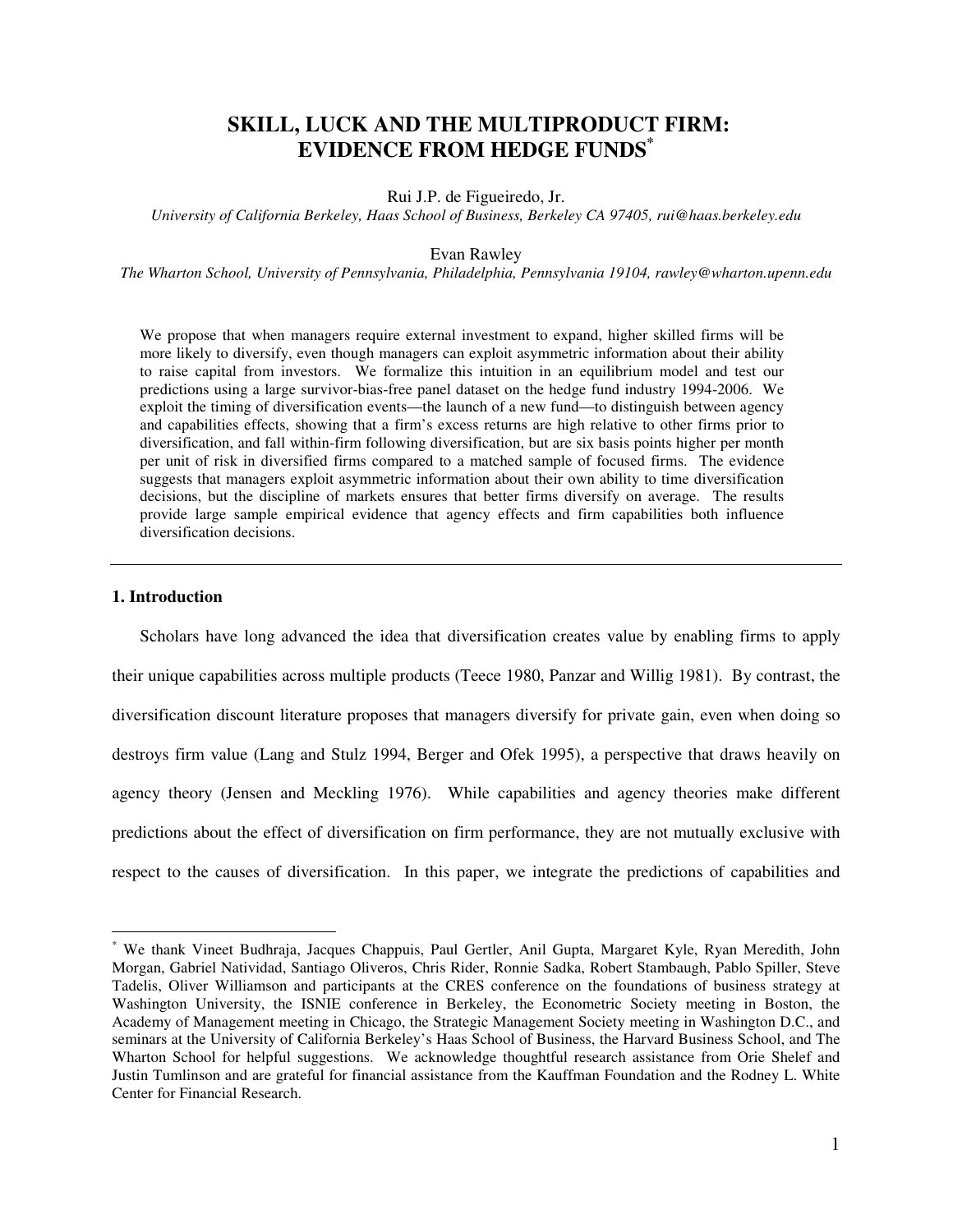agency theories into a simple equilibrium model and use the model to predict a broad pattern of returns before and after diversification events. We then test the predictions of the model, using a series of econometric tests that identify capability and agency effects in the decision to diversify.

The model integrates the predictions of agency and capabilities theories in a straightforward way. Firms are more likely to diversify when they possess unique skills and knowledge in one domain that would enable them to generate higher future returns in a related activity (Peteraf 1993; Bernard, Redding and Schott 2010). However, agency theory implies that lucky firms are also likely to try to diversify if they can use idiosyncratic performance shocks to extract value form investors (Jensen 1983). We explore the rich interplay amongst skill, luck, performance and diversification and show conditions under which firms will be more likely to diversify. The key insight from the model is that when managers require external capital to expand, less skillful firms always have weaker incentives to diversify given a particular track record. The intuition behind this result is that while managers are able to increase their own compensation in the short-run by diversifying, the attractiveness of diversification depends not only on investors' current beliefs but also on their expected future beliefs. Since firms reveal their true type through performance over time, and do so even faster when they diversify, as in Cabral (2000), less skillful firms always have weaker incentives to diversify given a particular track record.

We test the predictions of the model in the context of the \$1.7 trillion hedge fund industry (Hedge Fund Research 2010), using a large and rich panel dataset on 1,353 hedge funds from 1994-2006. The hedge fund industry offers a unique laboratory for studying capabilities and agency effects. As residual claimants of funds, investors are exposed to managers' incentives to misrepresent their skill *ex ante,* which managers may take advantage of by raising money to launch additional funds when the firm experiences a lucky streak. Thus, the hedge fund context facilitates a test of *ex ante* agency costs, or timing effects, associated with diversification. Another advantage of the hedge fund context is that firm performance is readily measureable at the product (fund) level over relatively long periods of time, which allows us to separate persistent skill effects from idiosyncratic shocks.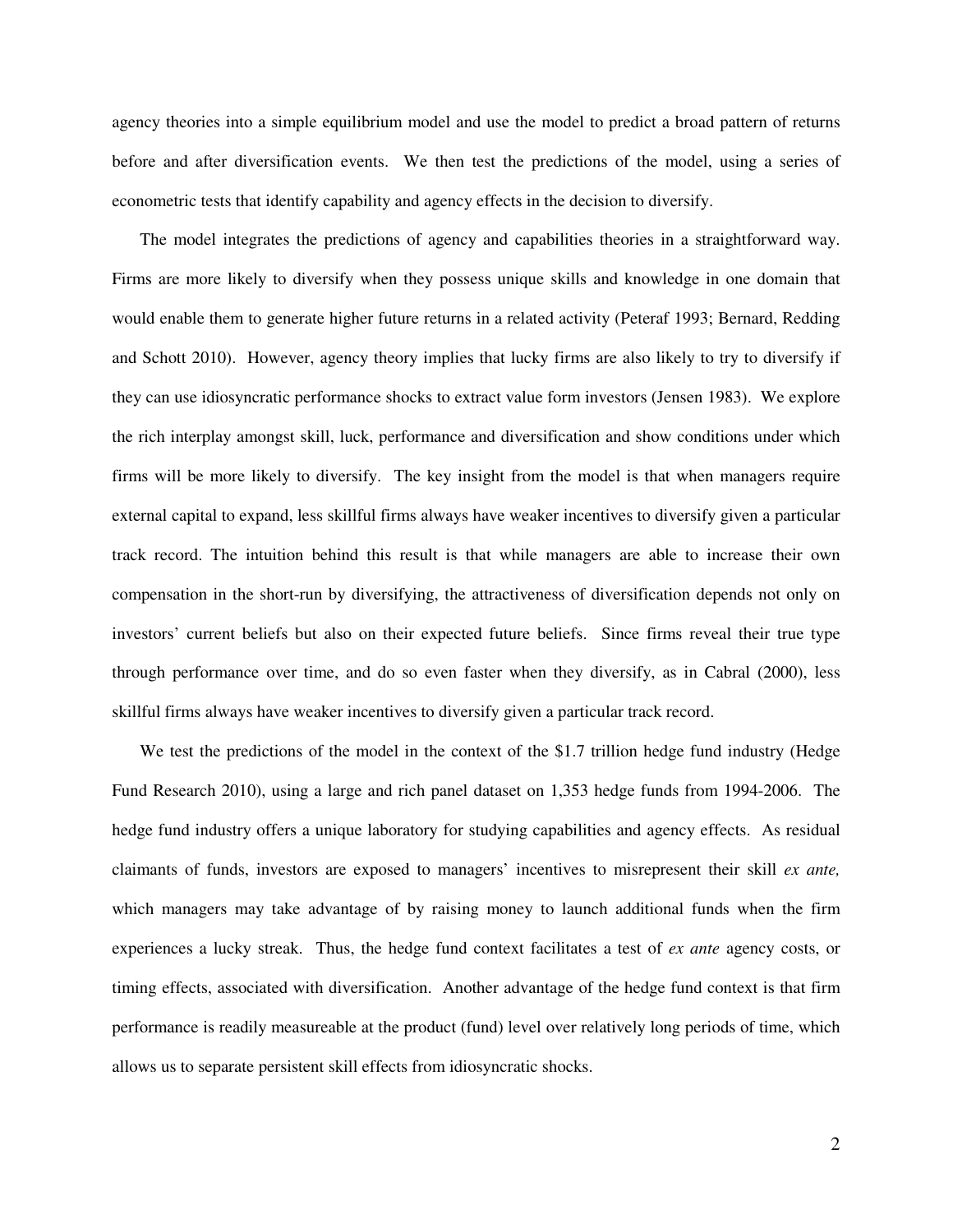The pattern evident, in the data is striking. Excess returns are well above the sample mean prior to diversifying and fall rapidly following the launch of a second fund. However, after matching diversifiers to non-diversifiers, based on all the observable differences *ex ante*, diversifiers outperform nondiversifiers. The results suggest that, consistent with the agency cost literature, managers time diversification decisions to exploit asymmetric information about their own ability to private advantage; yet, market forces constrain lower ability firms' expansion options. Thus, firms launching new funds tend to posses greater investment skill than firms that remain focused, and these firms are able to leverage their investment skill across new funds in a manner consistent with the capabilities literature.

In the remainder of the paper, we develop our argument in more detail. In the following section, we introduce our model of diversification and derive the above described predictions. In Section 3, we discuss the hedge fund industry and describe the data. In Section 4, we develop our empirical specification and discuss the results. In Section 5, we offer conclusions.

## **2. Skill, Luck and the Multiproduct Firm**

A number of papers using agency cost logic have shown that there are costs associated with diversification, in internal capital markets (Lamont 1997), hierarchical management structures (Rajan, Servaes, and Zingales 2000), and in managements' span of control (Schoar 2002). However, studies using Coasian (1937) logic, fine-grained micro-data (Villalonga 2004), and controls for endogeneity (Campa and Kedia 2002), have raised questions about whether the costs of diversification systematically exceed the benefits of diversification, or if the early results are artifacts of the data or methods. This paper takes a step toward reconciling the ostensive conflict between agency theory and the Coasian (1937) tradition reflected in recent empirical work and in the capabilities literature on diversification. By shifting the emphasis away from the *ex post* costs of diversification toward the *ex ante* costs—the costs investors bear when managers time their investments to take advantage of asymmetric information which more closely map to the original basis for agency theory, the paper shows how the agency cost literature and the capabilities literature complement one another.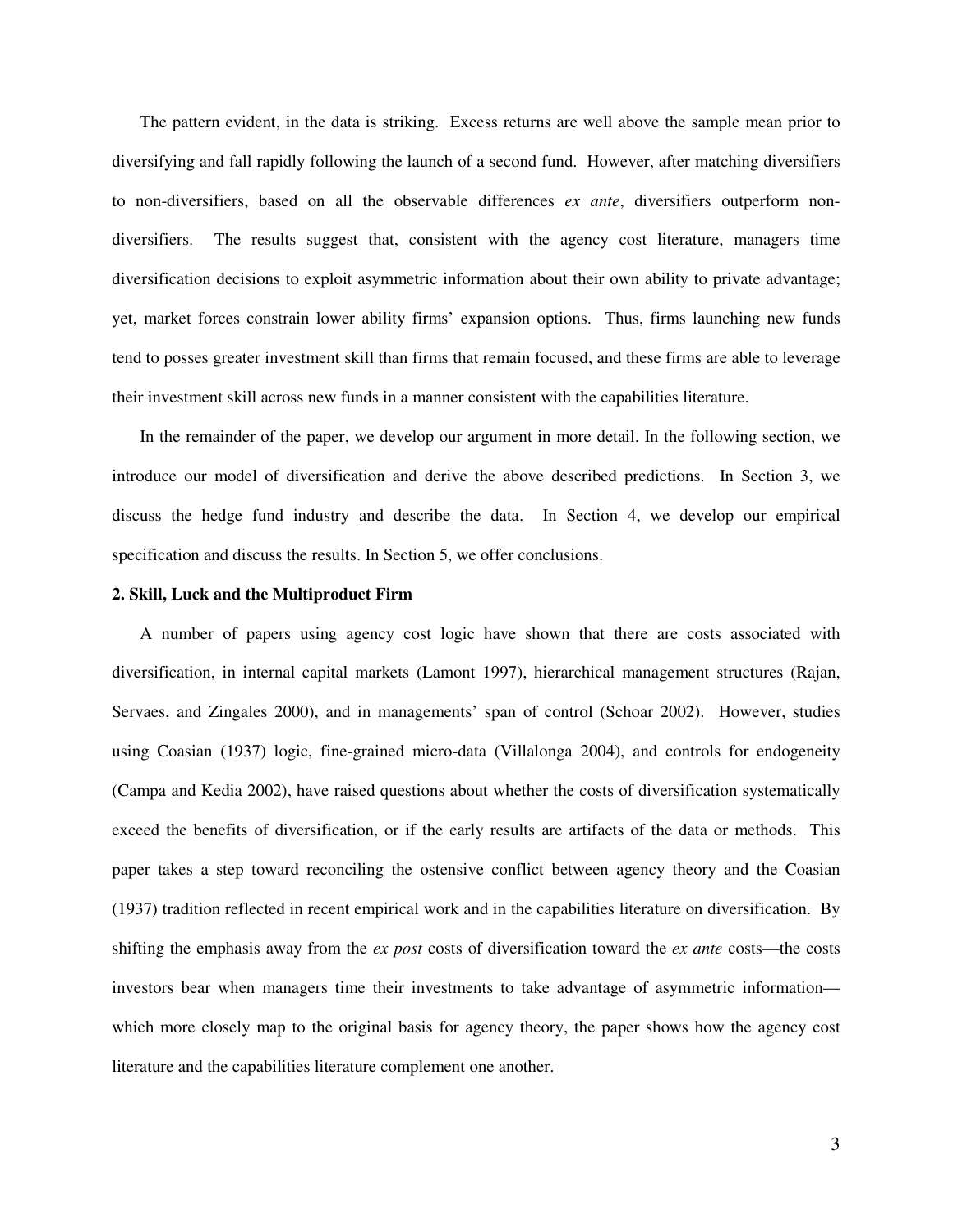In the remainder of this section, we develop a formal model of diversification in the presence of skill and luck that builds on and extends the capabilities and agency cost literatures in the context of diversification. We define skill as an inimitable rent-generating capability (Barney 1986). We also follow the capabilities literature by focusing on the role of skill transference across products in the context of related diversification. For tractability, we tailor the analysis toward the hedge fund industry, though we also discuss how the model generalizes to other contexts. In our context, skill can be characterized as investment ability, a conception of skill that is closely related to forecasting skill, in the sense that firms possess heterogeneous ability with respect to anticipating future payoffs from current investments (Makadok and Walker 2000). Skills are transferable across products to the extent that investment ability in one strategy class is correlated with investment ability in another strategy class.

Though we do not explicitly measure relatedness in our empirical work, hedge fund diversification would appear to satisfy any of the standard measures of related diversification.<sup>1</sup> The relatedness assumption is important because the capabilities literature has long argued that firm resources, tangible or intangible, are more readily transferable across related products (Montgomery and Wernerfelt 1988, Silverman 1999). Thus, the logic for why higher skilled firms might expand horizontally into related products is similar to the argument for why firms expand the vertical scope of the firm. By extending their capabilities into related activities upstream or downstream high ability firms can create value by expanding the scope of the firm. We extend the capabilities literature by formalizing the idea that higher skilled firms are more likely to diversify, in the context of equilibrium formal model that also takes agency costs into account.

In our model, managers are classic agents, as in Jensen and Meckling's (1976); they are purely selfinterested and actively seek the opportunity to use asymmetric information to exploit investors. While the model builds on the seminal notion of agency costs, by examining how managers use asymmetric information for private gain, our approach differs from agency theoretic models that assume managers

<sup>&</sup>lt;sup>1</sup> Relatedness is typically defined using SIC codes or by evaluating whether the two business units have similar activities, resources, skills, customer groups and physical bases. Our study of new fund launches by hedge funds meets either definition of related diversification.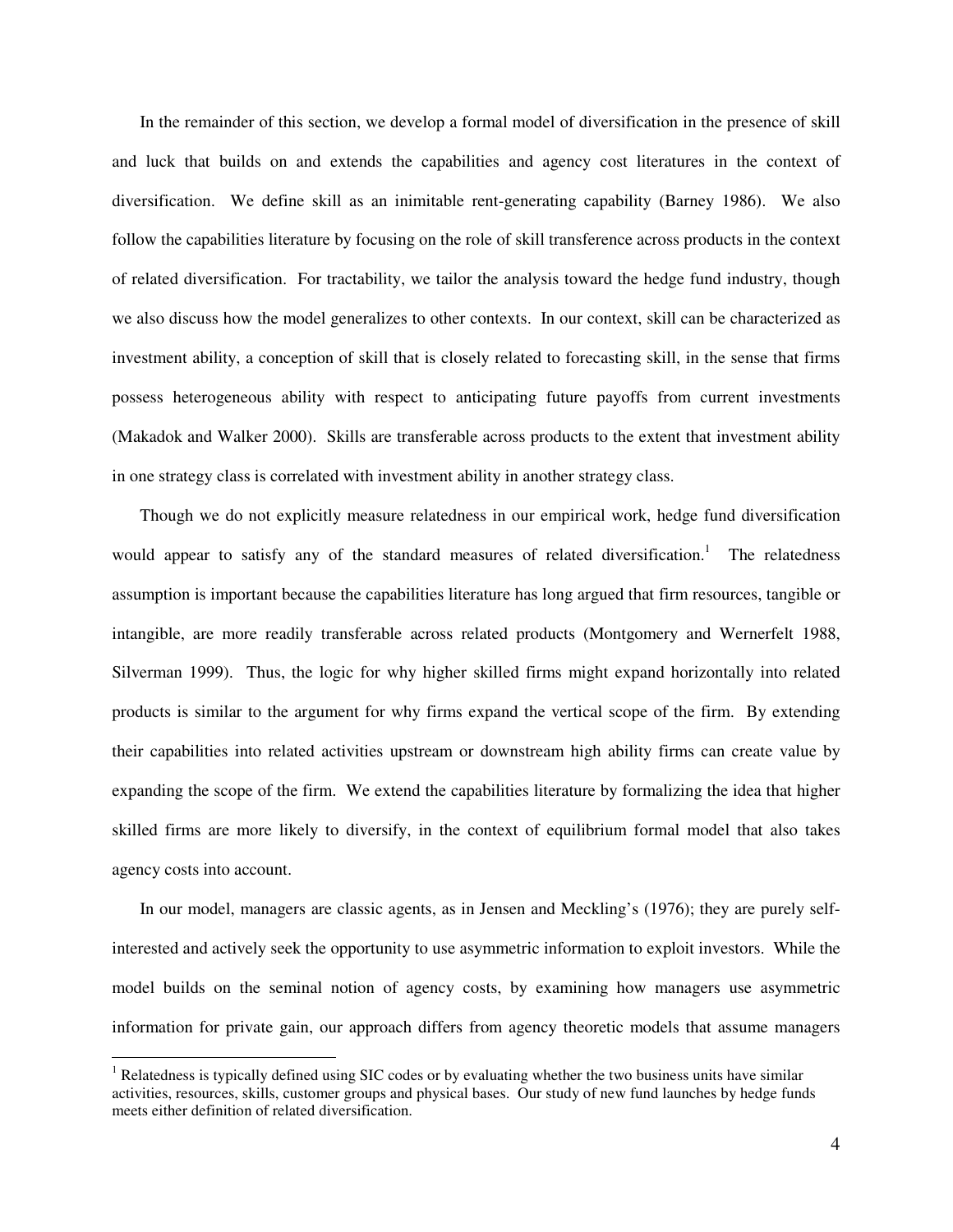can exploit internally generated free cash flow to fund the firm's expansion (Jensen 1983). Instead, we focus on agency costs that operate through asymmetric information managers hold about their own ability when tapping external capital markets.

Investors are perfectly rational in our model. They actively seek out managers who are the most likely to deliver the highest future risk-adjusted returns—managers who are the most skilled—while harboring no illusions about managers' private incentives and information. Given asymmetric information between managers and investors about a firm's true ability level, investors make inferences about firm skill based on all available information about the firm; particularly, the information embedded in each of the firm's funds' past returns and their previous decisions whether to diversify. Based on their posterior beliefs about quality, investors allocate capital to managers, where the capital allocations are correlated with firm performance. However, only managers know the firm's true investment ability. Investors only receive a noisy signal of the firm's ability based on its track record, which opens the door for managers to exploit their asymmetric information for private gain.

Managers know that investors are rational and will use all observable information about the firm to form beliefs about the firm's underlying ability, expecting that investors update their beliefs in each period. Managers also know investors can be fooled temporarily by idiosyncratic performance shocks, but that diversification reveals more information about the firm by sending multiple signals to investors about the firm's true ability in any given time period (Cabral 2000). Thus, the manager's problem is whether and when to diversify, based on the firm's performance track record and the firm's true ability, while the investor's problem is where to invest. The solution to the joint optimization problem delivers several testable predictions about the pattern of returns around diversification events.

## *A. Model Setup*

There are *N* investment managers, indexed  $j = 1,...N$ , and a (representative) investor *I*. In each period, the investment managers produce returns according to:

$$
r_{it} = \theta_i + \varepsilon_{it},
$$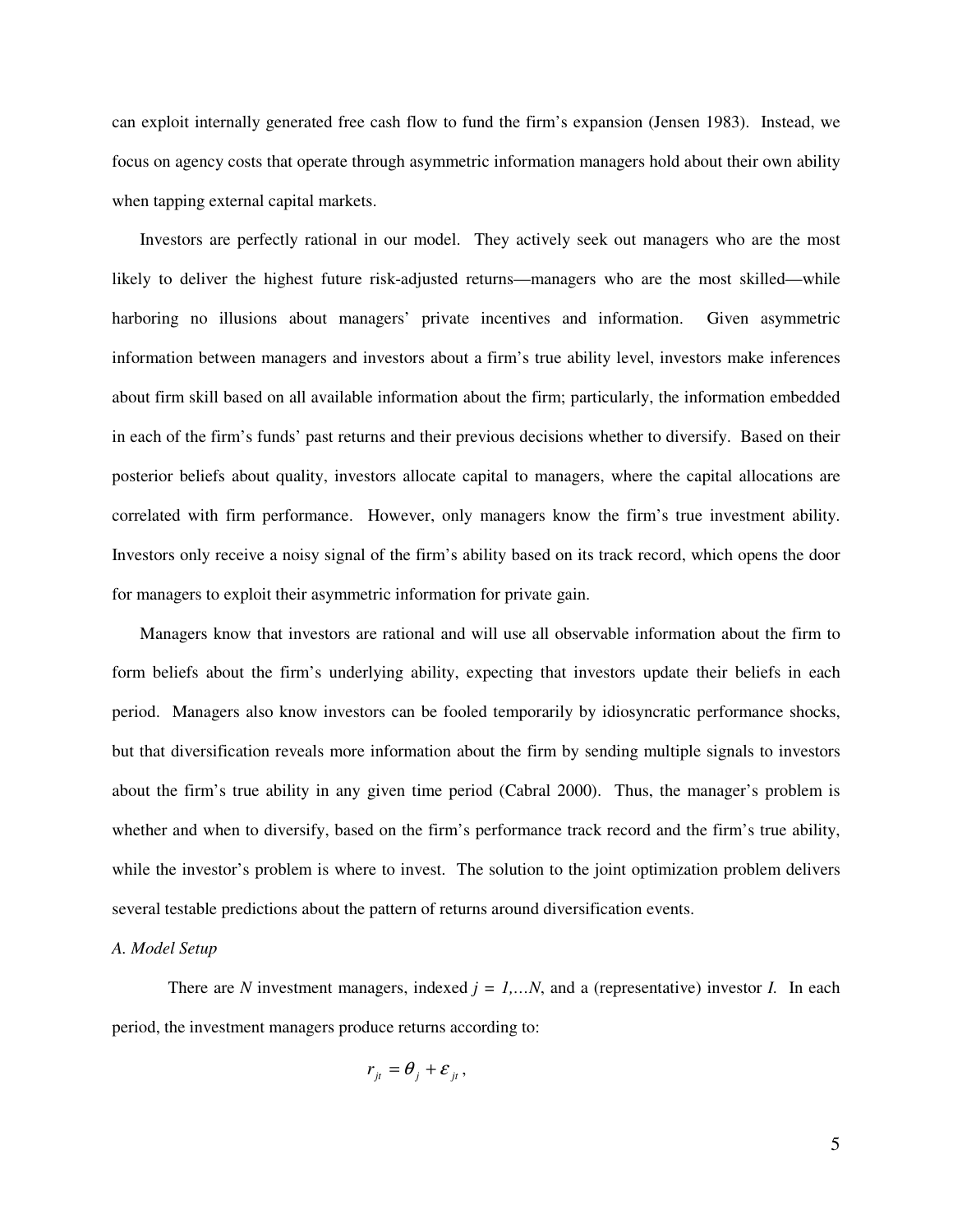where  $r_{j}$  is the period's excess return above the risk-free asset for investment manager *j*,  $\theta_{j}$  is a firm's capability level or, specifically, the investment skill of the manager, and  $\varepsilon_{it}$  is a random shock. Further, we assume for simplicity that  $\mathcal{E}_{jt} \sim$  i.i.d. with  $E(\mathcal{E}_{jt}) = 0$  and  $V(\mathcal{E}_{jt}) = \sigma_{\varepsilon}^2$ , which means  $E(\mathcal{E}_{jt} | \mathcal{E}_{kt}) = 0$  for *j*≠*k* and *E*( $\varepsilon$ <sub>*jt*</sub>  $\varepsilon$ <sub>*js*</sub> )=0 for *s*≠*t*.

Each investment manager has zero cost to operate their first fund.<sup>2</sup> If a manager decides to launch a second fund, they pay a cost  $c_j$  in the period when the second fund is launched, a decision tracked by an indicator variable  $d_{it}$  which is one if a second fund is launched in *t* or zero otherwise.

If a second fund is launched, we denote each of the funds with a superscript *l* and assume that returns are generated according to  $r_{j}^{l} = \theta_{j} + \varepsilon_{j}^{l}$  $r_{jt}^l = \theta_j + \varepsilon_{jt}^l$ , where  $E(\varepsilon_{jt}^l, \varepsilon_{jt}^m) > 0$  $E(e_{jt}^l, e_{jt}^m) > 0$  for  $l \neq m$ .<sup>3</sup> Thus, firm *j*'s capabilities are defined by a draw from the underlying distribution of  $\theta$ , and they are manifest in a withinfirm correlation in performance, which we denote  $\rho_j$ , between funds.

An investment manager's payoff in period *t* is simply:

$$
u_{jt} = w_{jt}^1 + w_{jt}^2 - d_{jt} c_{j}
$$

where the  $w_{jt}^{k}$  is the weight *I* assigns to manager *j*'s fund *k* in period *t*. If a second fund does not exist in a particular period, then  $w_{jt}^2 = 0$ . In other words, the payoff is increasing linearly in the allocation weight the investor gives to the investment manager's funds, less the cost of the fund. The equation is intended to be a simple version of a profit function for the investment manager, where the costs are fixed and the revenues are proportional to assets under management (AUM).

Further, the investment manager's multi-period utility function is simply:

<sup>&</sup>lt;sup>2</sup> We make the assumption that an existing firm has already sunk the costs necessary to operate an initial fund for analytic convenience. It has no bearing on the substantive analysis.

 $3$  To make the model tractable we assume investment skill is constant across funds within a firm. A more general model might allow investment skill to vary within firm based on how closely related the new fund is to the firm's existing fund. While introducing variation in investment skill would be an interesting extension of our model, our results will continue to hold as long as investment skill is positively correlated between funds within a firm.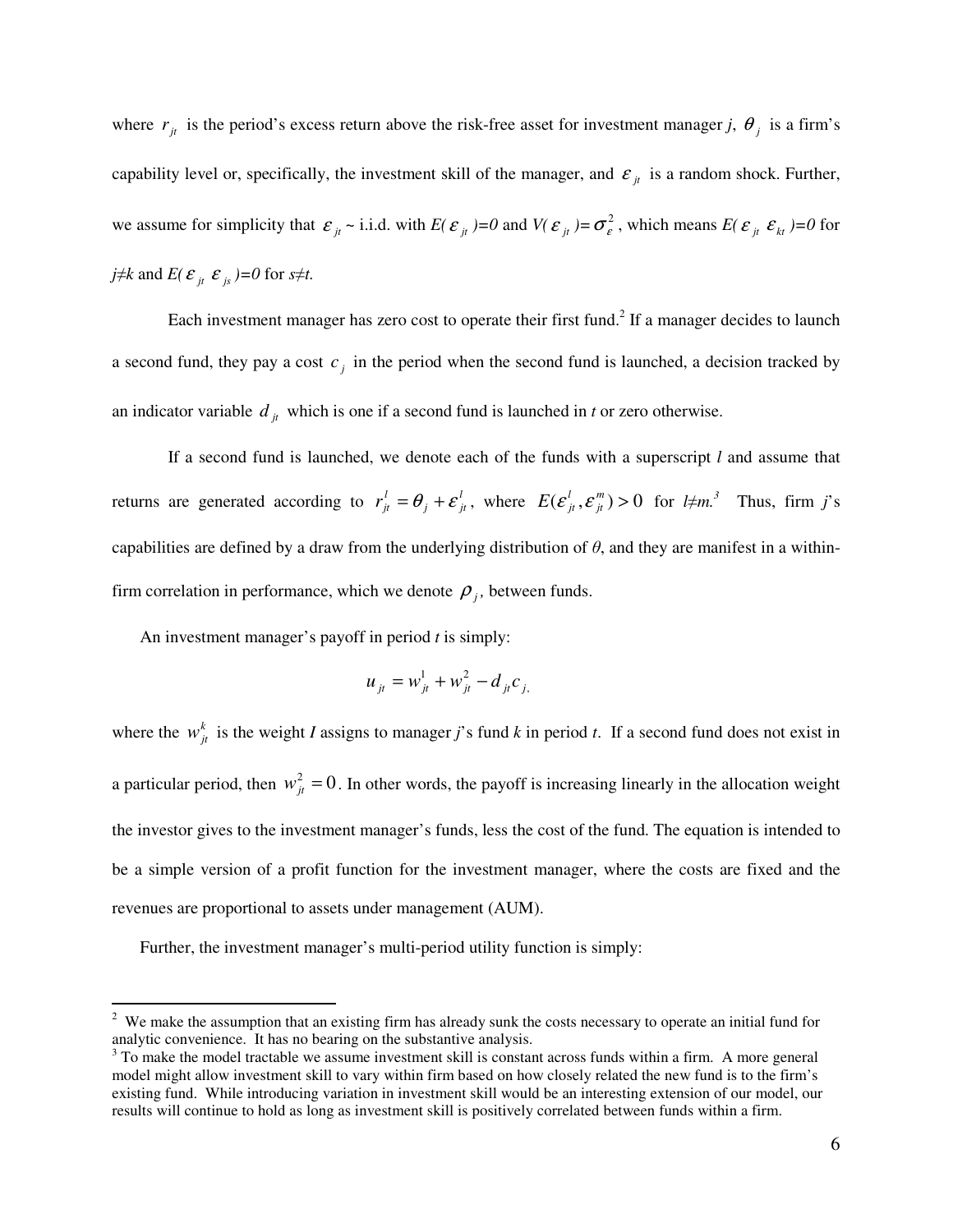$$
v_j = \sum_{t=1}^T \delta^{t-1} u_{jt}
$$

Each investment manager's type is characterized by the pair  $\{\theta_j, c_j\}$  where

$$
\theta_j = \begin{cases} 1 \text{ with probability} & p \\ 0 & \text{otherwise} \end{cases}
$$

and  $c_j \sim h(c)$ , where  $h(c)$  is a continuous distribution with associated cumulative distribution function *H(c)*. Further, we assume that that the two types are drawn independently so that  $Corr(c_j, \theta_j) = 0$ .<sup>4</sup>

The investor has a standard mean-variance utility function. In each period, the investor obtains *ex ante* utility of:

$$
u_{lt} = w_t^T \mu_t - \frac{\lambda}{2} w_t^T \Omega_t w \tag{1}
$$

where *w* is a vector of allocation weights,  $\mu$  is a vector of expectations of excess returns,  $\mathbf{Q}_t$  is the *ex ante* variance-covariance of returns the investor faces, and  $\lambda$  is a parameter measuring *I*'s risk aversion. As with the investment manager, the investor obtains a multi-period utility, which is the discounted sum of the ex ante expected utilities, namely

$$
v_I = \sum_{t=1}^T \delta^{t-1} u_{It}.
$$

In the foregoing, we assume that the investor, in each period, acts myopically with respect to  $(1)$ .

 4 In this set up, θ can be thought of as *investment skill*—as it measures how effectively a manager generates excess returns for investors; and *c<sup>j</sup>* can be thoughts of as *managerial skill*—as it measures how economically a hedge fund firm can provide its investment skill to investors. As we will see later, these dual sources of uncertainty play a crucial role in the asymmetric information problem between managers and investors. 5 The results of Samuelson (1969) and Merton (1969, 1971) show that this reduced form assumption will hold under

various conditions (with rebalancing) that could easily be specified here with no material effect on the analysis. It is important to note that in this case, the conditions for myopia are potentially complicated by the strategic aspects of the game for both investors and investment managers. In particular, because there is potential information revealed after each round about the investment manager's type, it may be possible that fully rational investors would shade down their allocations in order to account for the reduced risk introduced by type uncertainty in every round. Indeed, this intuition that investors shade their allocations in early periods because of greater uncertainty and allocate more in later periods is correct, but in the game is driven by the fact that posteriors—including uncertainty about types after each round are weakly more precise. That said, there is no additional effect (i.e. holding back capital for the known higher risk-adjusted returns later) since the extant results are invariant to changing opportunity sets (see Campbell and Vicera 2002). If one knows that future risk adjusted returns will be higher than present ones, one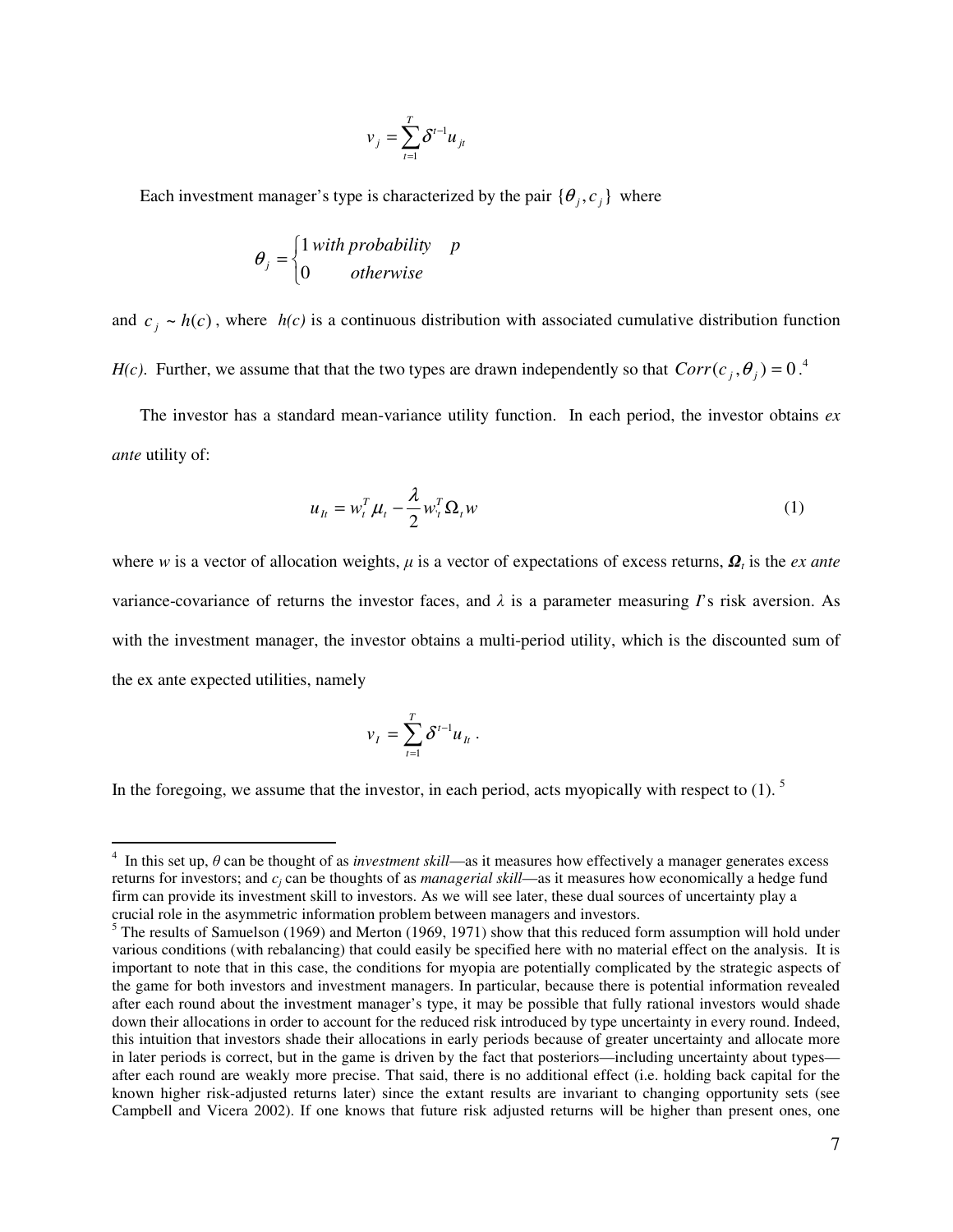In each period, the investor solves the problem in (1) and allocates their capital, and the investment manager chooses, at the beginning of the second period, whether to launch a new fund. Therefore, in the 3-period model, the sequence is as follows. In the first period, Nature draws a type for each investment manager *j*; investor *I* chooses a vector of weights  $w_1$  to each fund; returns are realized and period payoffs are obtained. In the second period, each investment manager chooses whether to launch a second fund  $(d_{j2})$ ; investor *I* chooses a vector of weights  $w_2$  to each fund; returns are realized and period payoffs are obtained. Finally, in the third period, investor *I* chooses a vector of weights  $w_3$  to each fund, returns are realized and period payoffs are obtained.<sup>6</sup>

## *B. Model Results*

 $\overline{a}$ 

To solve this game, we use the equilibrium concept of *Perfect Bayesian Equilibrium* (PBE), so equilibrium actions must be sequentially rational and beliefs of the players must be consistent with Bayes' Rule on the equilibrium path. We derive three primary results which we then evaluate empirically. First, firms which have enjoyed above average performance are more likely to diversify. Second, *ex post*, on average firms that diversify perform worse than they did *ex ante*. Finally, we show that given a particular pre-diversification track record, those with greater investment skill will diversify at a higher rate than those with lesser investment skill. Collectively, the results imply that diversifiers will revert to the mean, but not as strongly as non-diversifiers with the same pre-diversification performance.

In order to derive these results, we start with an analysis of the behavior of the investor. Consider the investor's problem. Let  $\mu$ <sub>t</sub> denote a vector with K elements indexed by *jl*, for each fund in the opportunity set, of expected returns in period *t* to each fund.

Given these characteristics, in period *t*, the investor's optimal allocation is:

$$
\mathbf{w}_t^* = \frac{\mathbf{\Omega}_t^{-1} \mathbf{\mu}_t}{\lambda}.
$$
 (2)

would still like to have more capital to deploy in those later periods—since it will maximize final consumption or wealth. That causes one to optimally take risk given the current period's opportunity set.

<sup>&</sup>lt;sup>6</sup> Note, we adopt the notation that when we drop the subscript *t* from  $d_{jt}$ , the indicator variable  $d_j$  simply indicates whether a manager has chosen to diversify.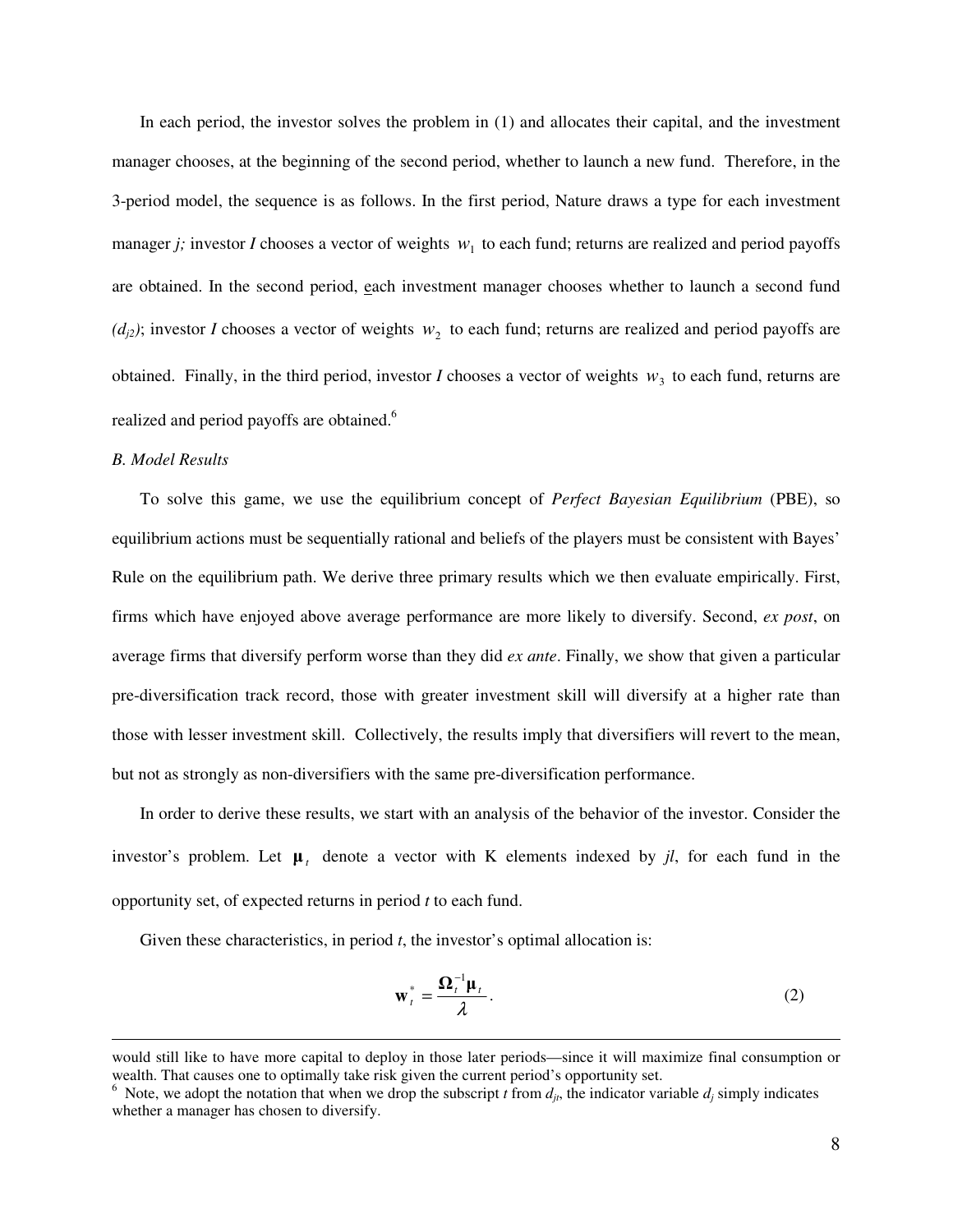This setup has a number of features that substantially simplify characterization of the equilibrium of the game. Perhaps most notable is a result from the standard Capital Asset Pricing Model (Sharpe 1964): that the weights to managers are independent since manager returns are drawn independently; and there is no full-investment constraint. Further, although weights to managers are independent, weights to different funds, provided by the same manager, are not independent because the error in estimating a manager's skills creates correlated risk across a manager's funds for the investor. Said differently, the *ex ante* uncertainty in a manager's returns are common across all of their funds, since all of the returns are drawn from the same underlying distribution, and is the sum of the error in estimating  $\theta_i$  and the random error in their return generating process.

We now turn to our results concerning diversification. As with many signaling models, in this model there exists a pooling equilibrium in which no one ever diversifies. This is a straightforward application of the fact that off path beliefs are unconstrained by PBE. Thus, investors could believe that any diversifier is a low type, and that on the equilibrium path the probability that any manager is a high type is *p*. These beliefs will guarantee that diversification never occurs in equilibrium.

What about equilibria in which some diversification occurs? As a first step to answering this question, we establish a result which must hold in any equilibrium in which diversification occurs. We will then turn to the task of establishing the existence of a particular form of equilibrium.

Consider first how such an equilibrium may behave. In particular, one might think that firms with identical track records, in the first round, will make identical decisions about whether or not to launch a new fund. In fact, this intuition is not correct. To see this, consider the calculus behind launching a new fund for a set of managers with a history  $(r_t, d)$ , where  $r_t$  indicates the manager's returns up to period *t*, and *d* indicates whether a manager has diversified. A manager will diversify if and only if the expected payoff from diversification is greater than the expected payoff from non-diversification:

$$
w_2^1(r_1,0) + \delta E(w_3^1(r_2,0)) \le w_2^1(r_1,1) + w_2^2(r_1,1) + \delta E(w_3^1(r_2,1)) + w_3^2(r_2,1)) - c_j.
$$
 (3)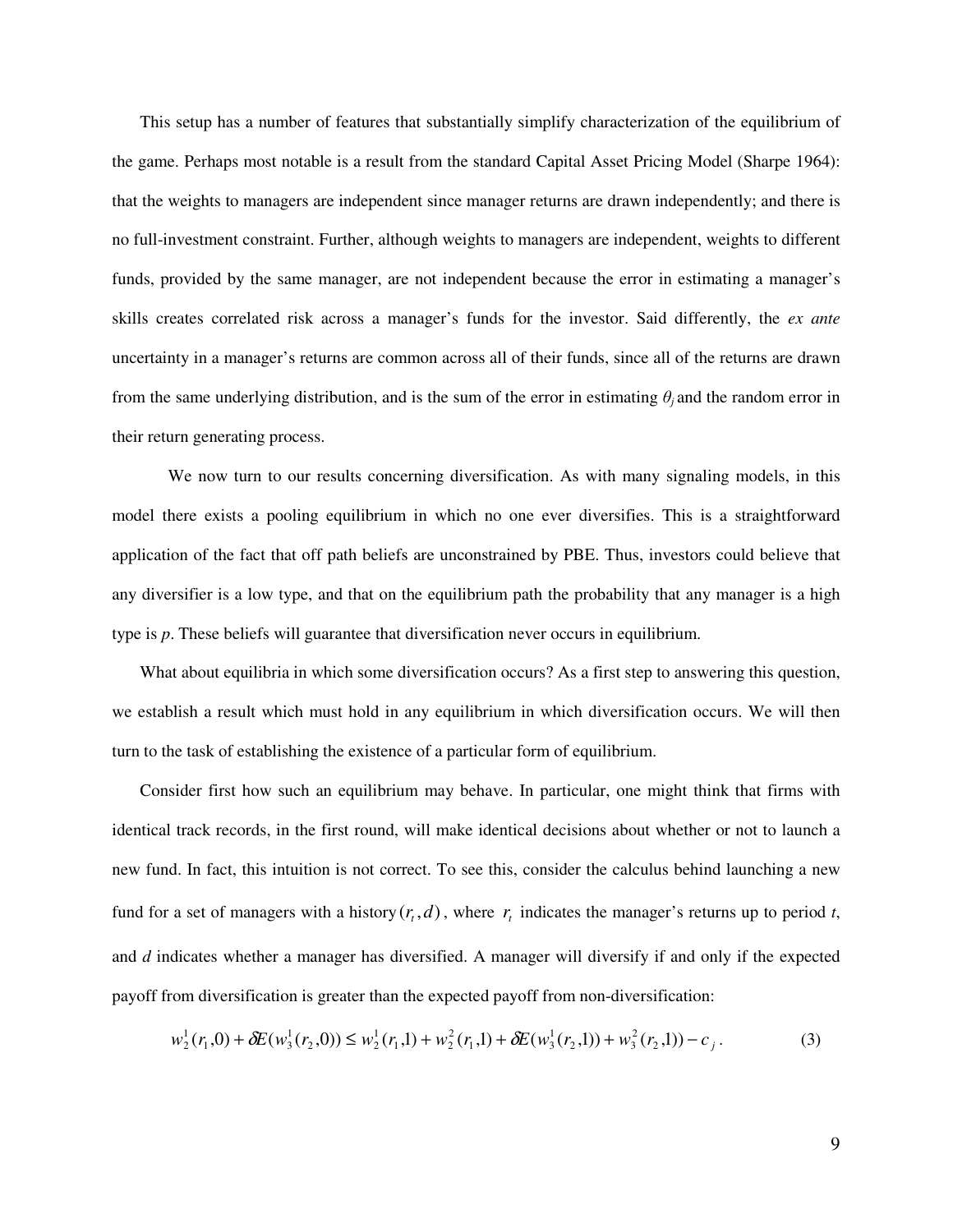The left hand side of (3) is the expected payoff for staying focused: the sum of the size of the allocation to the manager's only fund in the second period and what the manager can expect to be allocated in the third period. Importantly, this latter value will be a function of investors' beliefs about the manager's type at the end of the first period and the expected return of the manager in the second period. The right hand side is a similar expression for the expected payoff for a manager who chooses to diversify.<sup>7</sup>

Rearranging terms, we have the result that if diversification is an equilibrium, a firm will diversify if and only if their costs to launch a new fund are below a critical level  $c_j^{crit}(r_1)$  $\int_{j}^{crit}(r_{1})$ :

$$
c_j \leq c_j^{crit}(r_1) = [w_2^1(r_1,1) - w_2^1(r_1,0)] + \delta[E(w_3^1(r_2,1)) - E(w_3^1(r_2,0))] + [w_2^2(r_1,1) + \delta E(w_3^2(r_2,1))]
$$
 (4)

The inequality in (4) illustrates the tradeoff for the manager. First, in order to diversify, the manager must pay  $c_j$ , which is captured on the left side of equation 4. Second, because returns are *ex ante* correlated, the allocation weight investors give to the original fund in the first period will be unambiguously lower than it would have been in the absence of the launch of a second fund. This is captured by the term  $(r_1,1) - w_2^1(r_1,0)$ 1  $1, 1, 1$   $W_2$  $w_2^1(r_1,1) - w_2^1(r_1,0)$  in (4), which one might call a *cannibalization effect*: diversification is costly to the firm, on the margin, in terms of lowering investor allocations to fund 1. There is also a potential for either a lower or higher weight to fund 1 in the third period, depending on the expectation of the weight given *r1*. Simply put, mean reversion implies that, if *r1* is below the manager's type, then in expectation, the manager's returns in future periods will be higher, and if it is above the manager's type, in expectation, it will be lower. Moreover, with the launch of the second fund, the manager should expect to be closer to the mean return (their type  $\theta_j$ ) than in the case where they do not launch a second fund at every point in time in the future. Since investors update their beliefs of a manager's type based on the additional information embedded in the second fund's returns, diversification creates a *track record dilution effect,*  which is captured by the term  $\delta[E(w_3^1(r_2,1)) - E(w_3^1(r_2,0))]$ 2<sup>,1</sup>//  $L(w_3)$  $\delta[E(w_3^1(r_2,1)) - E(w_3^1(r_2,0))]$  in (4), as in Cabral (2000). Finally, these (potential) costs will be compared with an unambiguous benefit. Because investors are assumed to be

<sup>&</sup>lt;sup>7</sup> Note that incorporated in (3) are any beliefs the investor may have after first and second period returns, conditional <sup>7</sup> on diversification.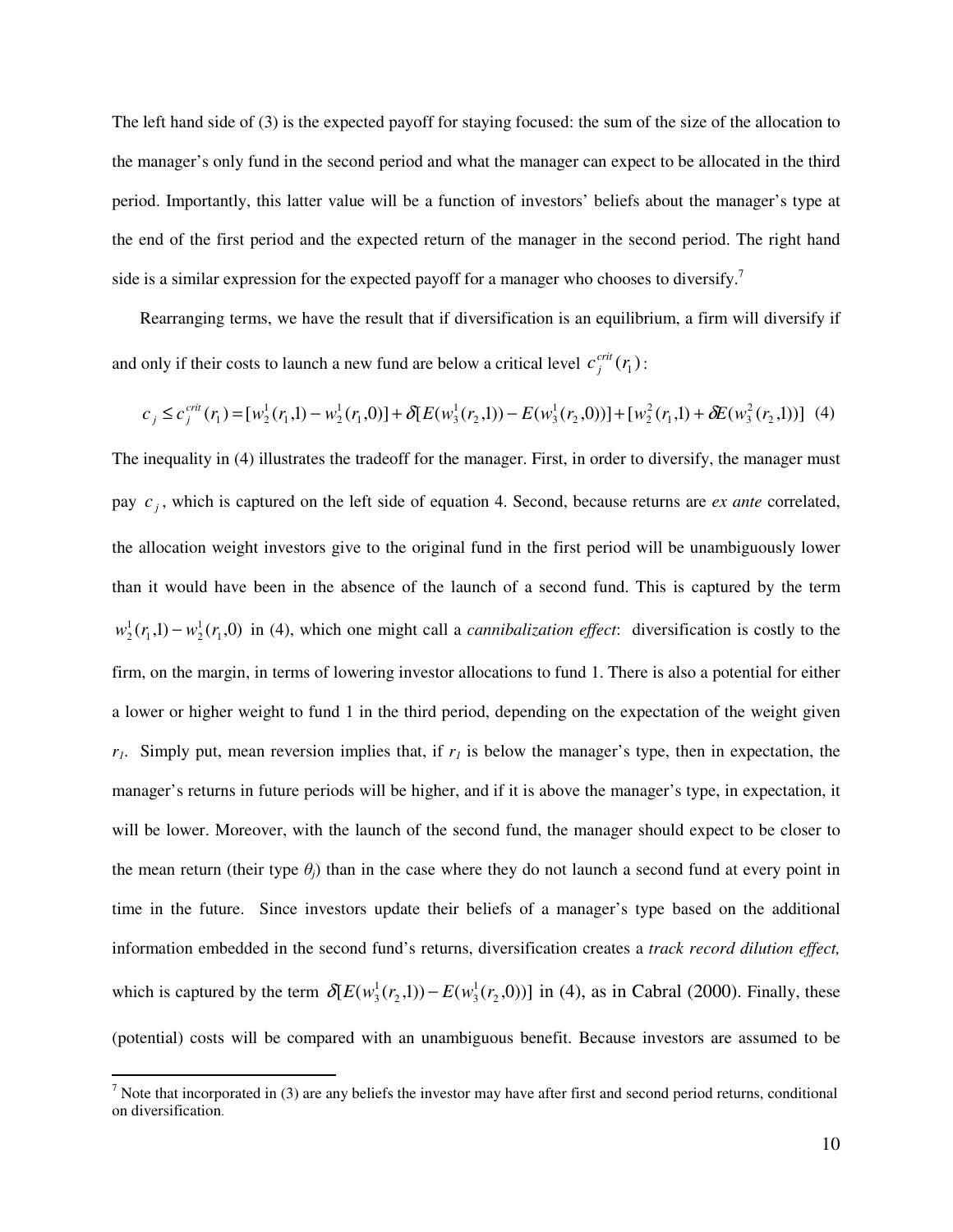unconstrained in borrowing, investors face no tradeoff in allocating to the second fund. Thus, a second fund produces incremental revenue for the firm's managers and, therefore, managers will always be better off when they diversify, conditional on cannibalization, track record dilution, and diversification costs. We refer to the unambiguous benefits of diversification as the *scope extension effect*, which is captured by the term  $w_2^2(r_1,1) + \delta E(w_3^2(r_2,1))$ 2  $1, 1)$   $U_{1}$   $W_{3}$  $w_2^2(r_1,1) + \delta E(w_3^2(r_2,1)).$ 

Even though managers with identical histories will be treated symmetrically by the investor in period two, managers with lower investment skill will have less strong incentives, for every level of realized returns in period 1, to launch a second fund, because their expectation of future performance depends on their type. The fact that second period performance, in expectation, is lower for low skilled managers means they can expect lower allocations in the third period and, therefore, will be less willing to launch an additional fund. In other words, in any diversification equilibrium  $c_H^*(r_1) \geq c_L^*(r_1)$ \* 1  $c_H^*(r_1) \ge c_L^*(r_1)$  where  $c_J^*(r_1)$ denotes the equilibrium  $c_j^{crit}(r_1)$  $f_j^{cm}(r_1)$  for a type *j*. This conclusion is summarized as:

**Lemma 1.** Conditional on first period returns  $r_1$ , in any equilibrium in which there is *diversification, the probability a high type will diversify is higher than the probability a low type will diversify.* 

To pin down our analysis further, we return to the issue of pooling equilibria. One feature of this model is that after the first period, there is no dependence between the equilibria that are played for a given path  $r_i$ . This means that if separation occurs in equilibrium for some  $r$ , it could be the case that for an arbitrary small value  $\eta$  there could be pooling for  $r_i + \eta$ . In fact, this leads to the possibility that measures of *r1* alternate between pooling and separation; because each unique "slice" of *r1* may pool, there are equilibria in which at lower levels managers may separate, then at intermediate levels they may pool, and then at higher levels they return to separation. That said, other equilibria also exist to this game;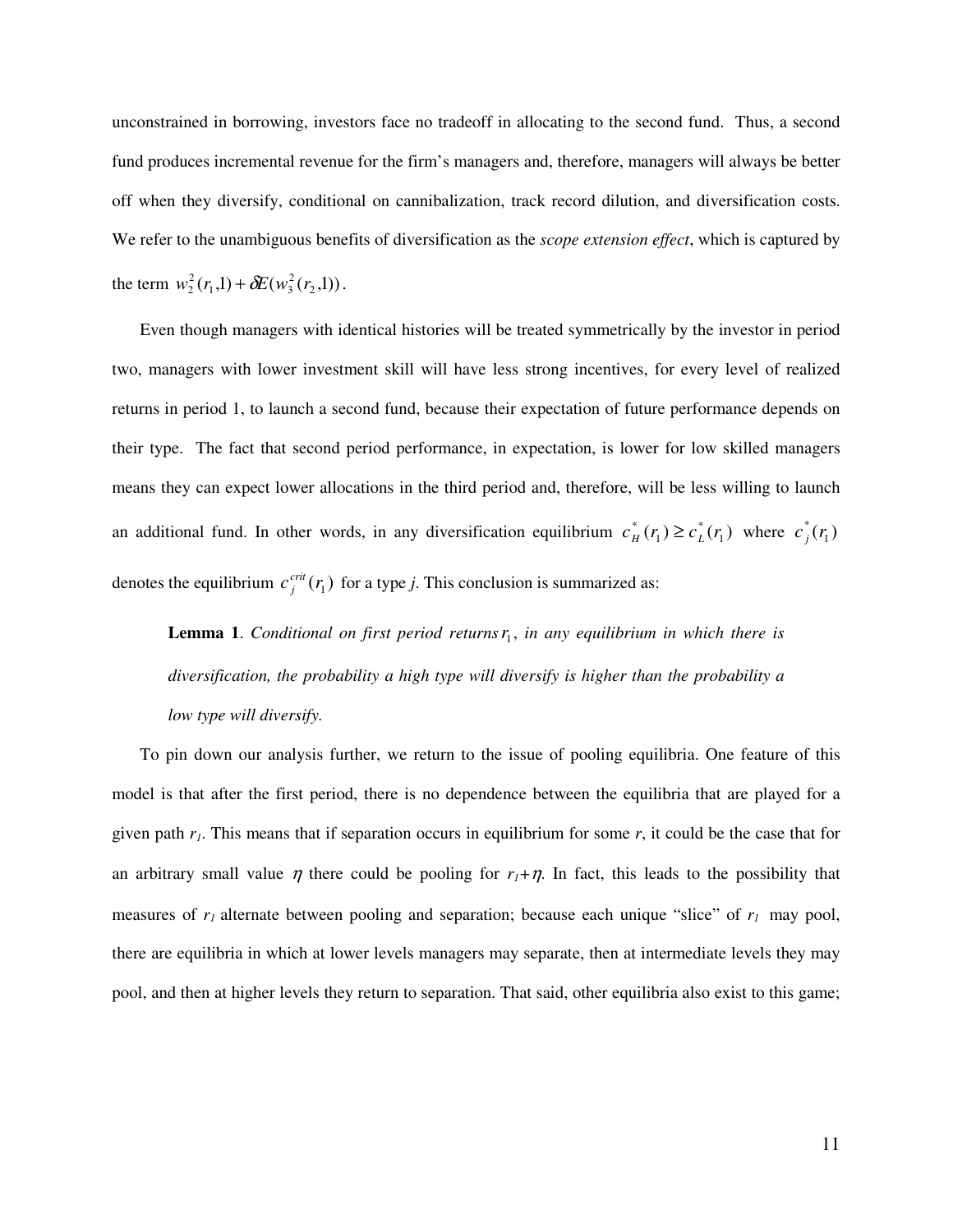in fact, as our intent is simply to provide sufficient conditions for the dynamic we describe above, we show there are also equilibria in which low-cost firms diversify and high-cost firms do not.<sup>8</sup>

**Lemma 2**. *There exists an equilibrium in which for sufficiently low costs, managers will diversify and otherwise will stay focused.* 

We now turn to our primary result, in the appendix we construct an equilibrium such that managers with very low returns in the first period all stay focused, managers with very high level of returns diversify, and managers in the "middle" diversify only when their costs are sufficiently low. Such an equilibrium—along with the fact that higher quality managers in any equilibrium with diversification diversify at higher *rates* given their track record—allows us to establish the existence of an equilibrium to the game with three testable properties. Result 1, summarizes the characteristics of this equilibrium.

**Result 1**. *There exists an equilibrium in which the following three properties hold:* 

*(i) Diversifiers will outperform non-diversifiers in the pre-diversification period:*

 $E_j(r_1 \mid d_j = 1) \ge E_j(r_1 \mid d_j = 0)$ .

*(ii) In expectation, the performance of diversifiers will fall after diversification:*

 $E_j(r_1 | d_j = 1) \ge E_j(r_2^1 | d_j = 1).$ 

 $\overline{a}$ 

*(iii) Conditional on first period returns, diversifiers will outperform non-diversifiers:*

$$
E_j(r_2^1+r_3^1 | r_1, d_j = 1) \ge E_j(r_2^1+r_3^1 | r_1, d_j = 0).
$$

At this point, the intuition behind each component of Result 1 follows straightforwardly from the earlier results. The first result that non-diversifiers will under-perform diversifiers, prior to diversification, is driven by two facts: cost cutoffs are weakly increasing in first period returns and the more skillful managers are more likely to diversify conditional on any  $r<sub>1</sub>$ . The second result follows from the same set of facts, namely that the probability of diversifying is increasing in the first period return, which in turns

<sup>&</sup>lt;sup>8</sup> While the equilibria is not unique, the equilibrium we study is a natural one to study. If we confine the analysis to look at the *maximally separating* equilibrium, then the cutpoints will be increasing, assuming they exist. The intuition for this result is that both the maximum cutpoints of both types are increasing in  $r_1$ . Moreover, as we show in the appendix, these can both hold simultaneously, which means maximal separation occurs when cutpoints are increasing.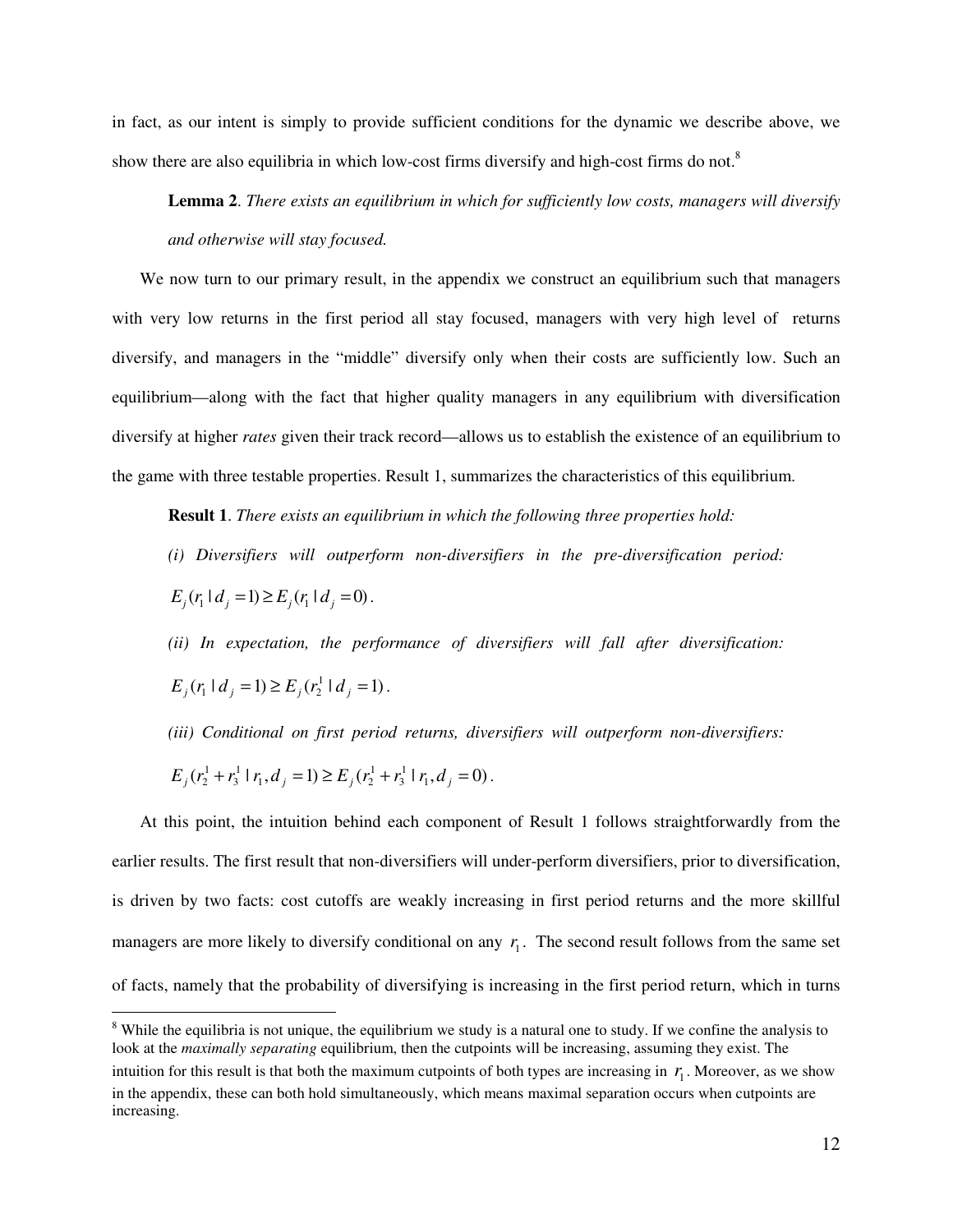means it is increasing in the random shock to a manager's return. In expectation, therefore, the postdiversification return must fall. Finally, the last component: conditional on first period returns, the returns of diversifiers will fall less in expectation than non-diversifiers follows directly from Lemma 1. Since high-skilled types will be more likely to diversify conditional on first-period returns, they will have a higher expected return post-diversification than non-diversifiers. This, in turn, makes rational investors' beliefs about the diversifiers. Figure 1 illustrates our three predictions graphically.

Our theory predicts a pattern of returns that is broadly consistent with a set of stylized facts, reported in the literatures on diversification and investment firms. Fund managers' private incentives influence their strategic choices (Chevalier and Ellison 1997). Legacy business unit (fund) returns fall following diversification (Schoar 2002), particularly when preceded by unusually strong reported performance (Teoh, Welch and Wong 1998); yet, firms with the best track record tend to launch new funds and their performance tends to persist relative to a control group (Kaplan and Schoar 2005). Our model explains these stylized facts in a simple testable equilibrium framework.<sup>9</sup> Neither agency effects nor capabilities alone can explain the full set of results demonstrated. Other theories might explain some of our results, but cannot generate the full set of results predicted either. For example, Roll's (1986) hubris argument might explain why firms that experience an idiosyncratic performance shock diversify and then suffer declining returns because they develop excessive pride based on their track record. However, hubris cannot explain why diversifiers outperform firms that remain focused.

The hedge fund industry is somewhat unique, and so caution should be applied in generalizing the model to other industrial contexts. Hedge fund firms diversify by launching new funds, which are

 $9^9$  Cabral (2000) develops a related model in which firms extend their existing brands when both quality and returns of earlier products are jointly sufficiently high. That said, Cabral (2006) provides a modification of his model to apply specifically to unrelated diversification and shows that, in this context, lower skilled managers may have greater incentives to diversify given that their "anchor" product is not that valuable. MacDonald and Slavinski (1987) provide a general equilibrium model in which some firms diversify and others do not, much like our model. Berk and Green (2004) provide a model similar to ours, in which firms have heterogeneous abilities to generate returns and investors rationally invest, however in equilibrium, investment managers' decisions result in little persistence in outperformance. Our model also has some similarities to Bar-Isaac (2003). He develops a model in which reputations of sellers are learned slowly; he analyzes an equilibrium in which good sellers that know their quality may continue to sell in the face of bad reputation in order to have more "draws" to reveal their true type, but bad types may stop selling in the face of a bad reputation.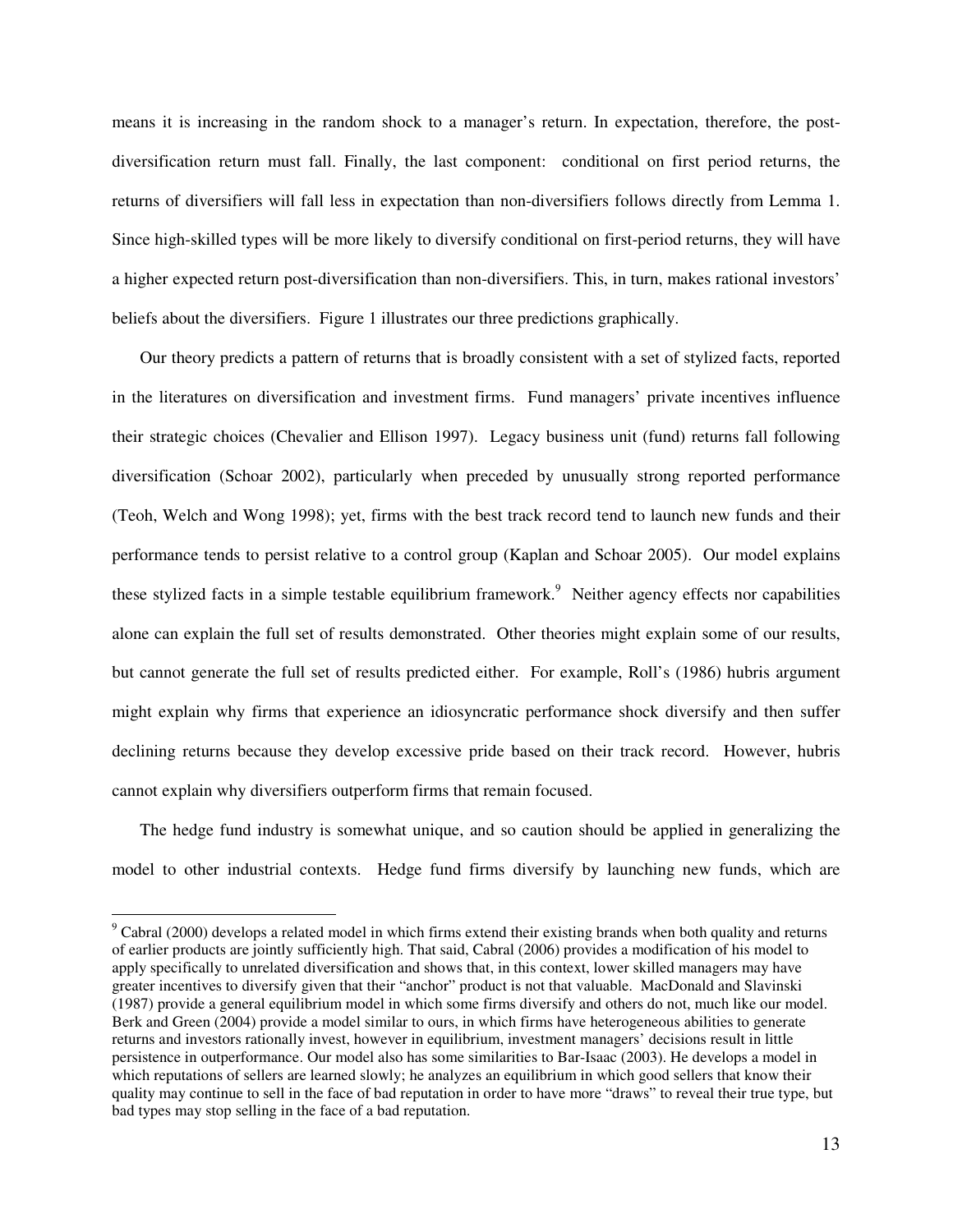investment products that deliver a stream of cash flows. Thus, hedge funds require new investment to diversify. Furthermore, hedge fund customers are also investors. While hedge fund diversification is similar to product diversification in industrial companies, in the sense that the performance of each new product impacts the firm's overall reputation (Wernerfelt 1988; Cabral 2000), industrial customers are not typically investors, and industrial investors cannot usually choose which of the firm's products to invest in. To the extent that product performance is not be as volatile in industrial markets, agency costs associated with market timing around peak performance may be less important. On the other hand, agency costs will tend to be more severe when managers have access to free cash flow and do not have to tap external capital markets to fund their diversification strategies (Jensen 1983). Nevertheless, the model proposed is general, and the hedge fund industry is interesting to study as we discuss below.

## **3. Data and institutional context**

Hedge funds are closed to the general public and are not required to publicly report their returns. However, a large number of funds do choose to report their returns to one or more private companies that make their data available by subscription. Our data on hedge funds, from Lipper-TASS (TASS) and Hedge Fund Research (HFR), was provided to us for research purposes by a major financial institution. The data from the TASS and HFR data series begin in 1977, but only includes "graveyard" funds—funds that stopped reporting to the data providers for any reason including fund failure—from 1994. We use the survivor bias free subsample of the data 1994-2006 as our main sample, though our results are robust to using the full sample as well. Taking TASS and HFR together, we have coverage on 3,102 firms over the period 1994-2006, representing approximately 25% of the firms in the industry.

Consistent with the standard definition of diversified firms as multiproduct firms and with the literature on mutual fund product diversification (Siggelkow 2003), we consider hedge fund firms to be diversified when they operate multiple funds. With the exception of onshore/offshore and currency twin funds, which we consider a single fund in our sample, hedge funds generally launch new funds with distinct investment objectives and/or trading strategies compared to their existing funds. Thus, diversification is usually distinct from expansion in the context of hedge funds.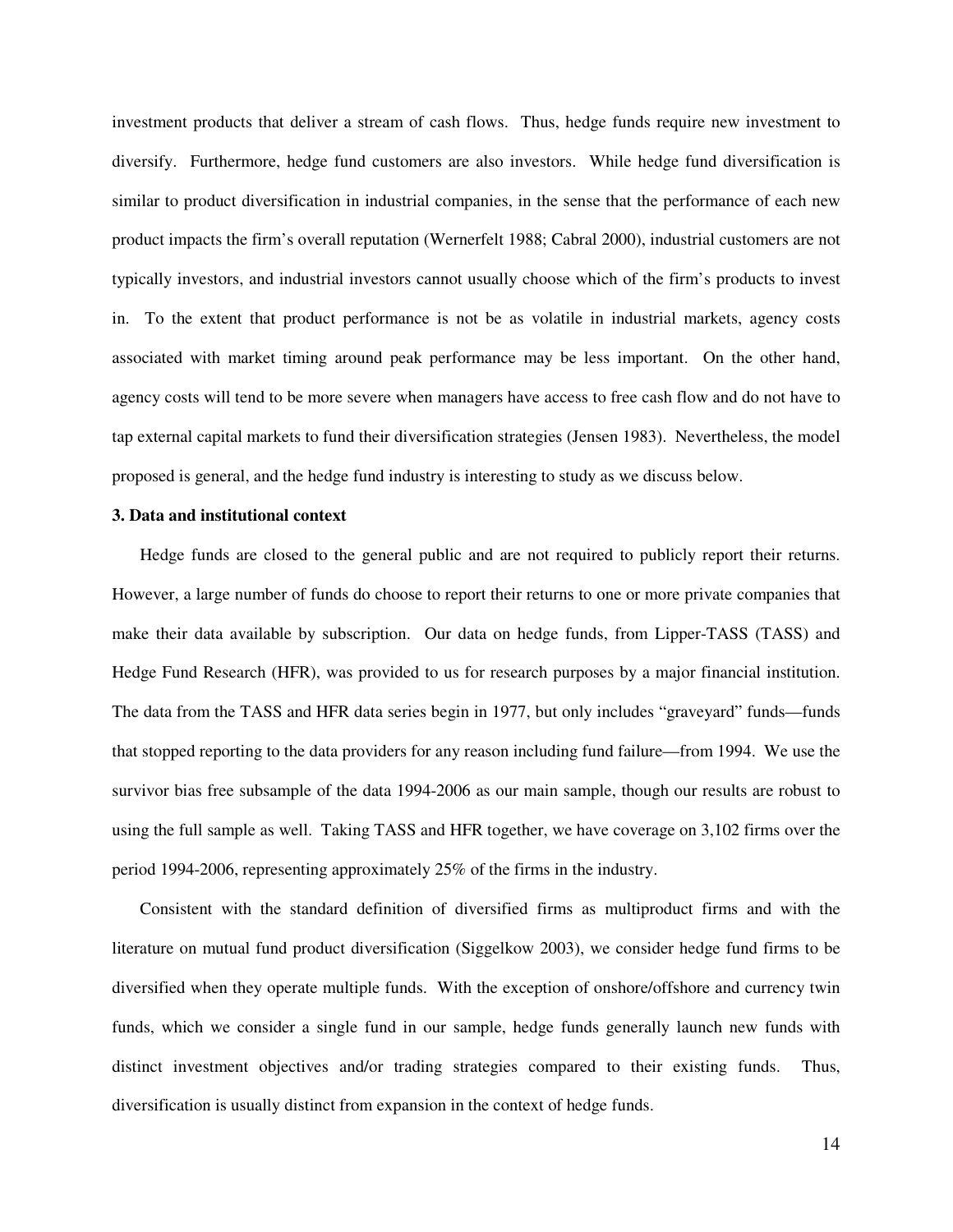Amongst all the datasets used in the hedge fund literature, TASS and HFR are considered the most comprehensive (Li, Zhang and Zhao 2008). We believe this is the first paper to integrate these two datasets—most researchers rely on either one or the other—making our dataset the largest survivor-bias free dataset assembled to date on hedge funds. However, the data do have some important limitations. Firms choose whether to report their data to HFR and TASS, presumably out of self-interest; therefore, the data may be subject to selection bias. While we do not know what decision making processes lead firms to self-report their data, based on our discussions with hedge fund managers, we believe hedge funds are more likely to self-report to TASS and HFR when they are interested in raising capital at some future date for expansion of their existing fund and/or for expansion through product diversification. Thus, although our results may not generalize to hedge funds that do not require external capital to expand, this limitation does not represent a major problem for our research as we are explicitly interested in studying firms that require external capital to expand.<sup>10</sup>

To make the analysis tractable, we examine the performance of a firm's first fund before and after the firm's first horizontal expansion (i.e. the launch of a second fund). Our analysis, therefore, focuses on 1,876 firms that enter the dataset as focused firms, 1,186 firms that remain focused and 690 firms that subsequently diversify, $^{11}$  excluding firms that enter as diversified firms, which we define as becoming a diversified firm within the first twelve months of entering the dataset, and funds that reported less than twelve months of returns or did not report returns continuously. After matching diversified firms to firms that remain focused (described in detail below), our test sample consists of 37,657 fund-months from 1,353 firms, of which 676 are diversified firms and 677 (one tie) are a matched set of focused firms.

<sup>&</sup>lt;sup>10</sup> Annual returns reported to investors are audited, which limits the scope for misrepresentation for most firms. However, firms might manipulate monthly returns within a year for strategic reasons. We rely on our empirical design to deal with these effects. Fortunately, the most obvious self-reporting bias is not a problem for our tests on firm skill, since strategic manipulation in anticipation of diversification would bias the results against our third prediction (e.g., returns would fall more after diversification than without manipulation). We address the possibility that diversified firms inflate their *ex post* returns using multiple years of lagged excess returns as our *ex ante* performance measure, which firms could only manipulate through more aggressive multi-year fraudulent behavior and by verifying that the results are robust to eliminating firms in right tail of the returns distribution.

 $11$  For legal reasons, many firms offer identical funds as onshore (U.S. domiciled) and offshore (non-U.S. domiciled) products. We treat these onshore/offshore funds as a single fund. We also treat funds that have identical trading strategies in different currencies as being a single fund.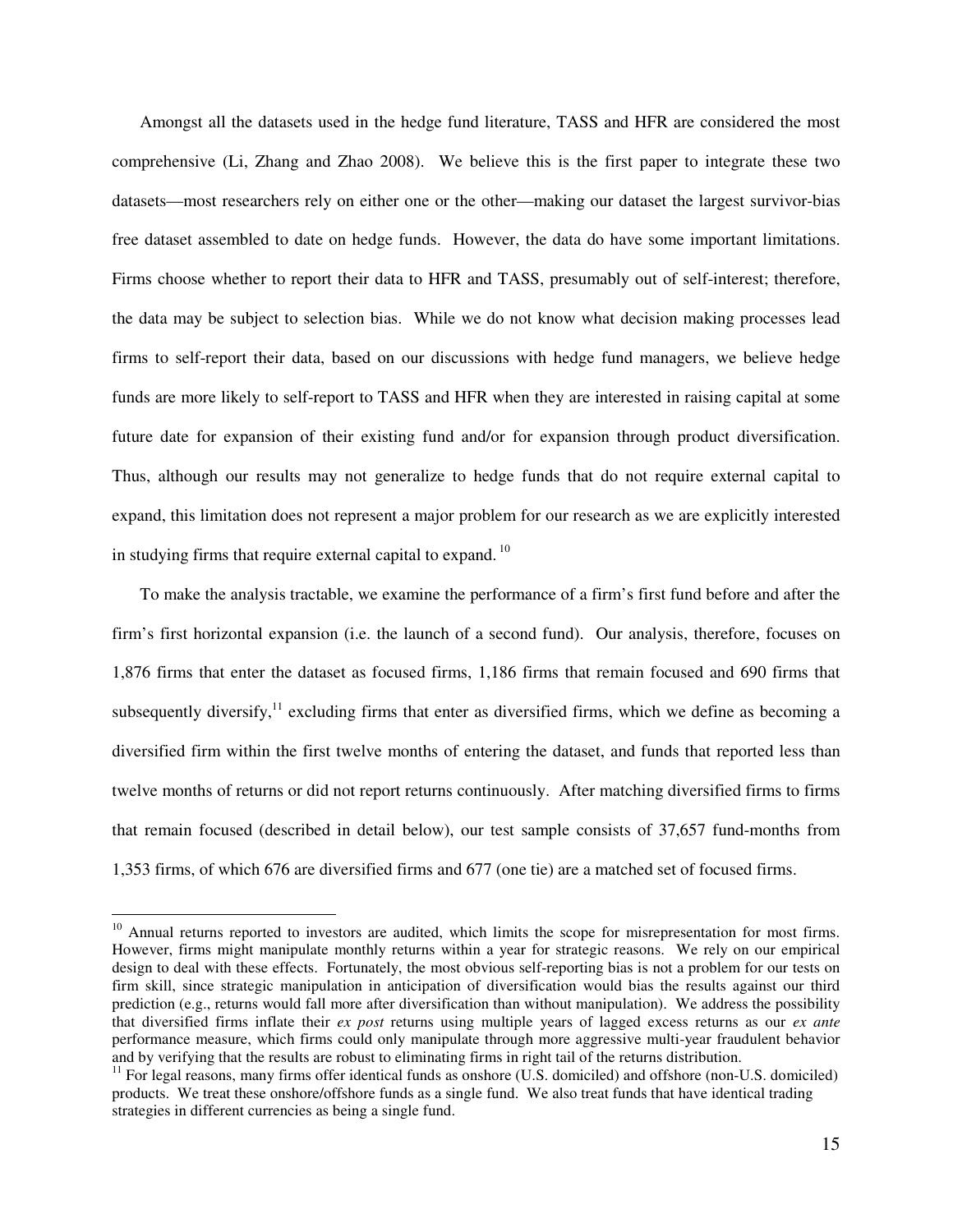We test the predictions of the model using risk-adjusted excess returns as our baseline measure of firm performance. Empirically, the appropriate measure of performance depends crucially on the risks against which performance is evaluated. The recent financial crisis has raised questions about how well hedge fund risks are understood. We, therefore, use a range of measures intended to control for systematic and non-systematic risk exposure and show that our results are robust to a wide range of plausible measures of performance. Because there is general agreement in the literature that investors price financial assets controlling for systematic risk exposure, we assume hedge fund investors benchmark performance against broad market indices as a first approximation of fund performance. Thus, we use standard asset pricing models to estimate excess returns in our baseline specification. However, hedge funds may also be exposed to non-systematic risks that are not priced by standard market benchmarks. If funds take on significant non-systematic risks, perhaps through aggressive use of leverage, they may appear to generate higher average excess returns that are really an artifact of model mispricing. We account for the non-systematic riskiness of a fund's underlying investments using a dynamic version of the information ratio. We also control for biases that may arise due to self-reporting, including serial correlation in the time series of returns using an autoregressive lag one (AR1) correction and for backfill bias by dropping the first reported monthly return.<sup>12</sup>

Our baseline performance benchmark follows the emerging standard for assessing hedge fund performance (Sadka 2010). The performance measure is developed based on Fung and Hsieh's (2001) 7 factor asset pricing model, which is specifically designed for pricing risk in hedge funds by controlling for exposures to linear and non-linear equity, bond, commodity and option-based risk factors. We augment Fung and Hsieh's (2001) model by including a "traded liquidity factor" from Pastor and Stambaugh (2003), which controls for a fund's exposure to illiquidity risk. Excess returns are the sum of a time-invariant fund-specific term *a* plus a mean zero residual *e* from the regression:

 $12$  Posthuma and Jelle van der Sluis (2003) drop the first 36 months of returns to control for backfill bias. We drop the first month of recorded return data as we found that only the first reported monthly return was significantly different from long-run average returns. Dropping additional months has little effect on our point estimates but does lead to noisier estimates as most firms in the sample diversify within the first 36 months of their existence.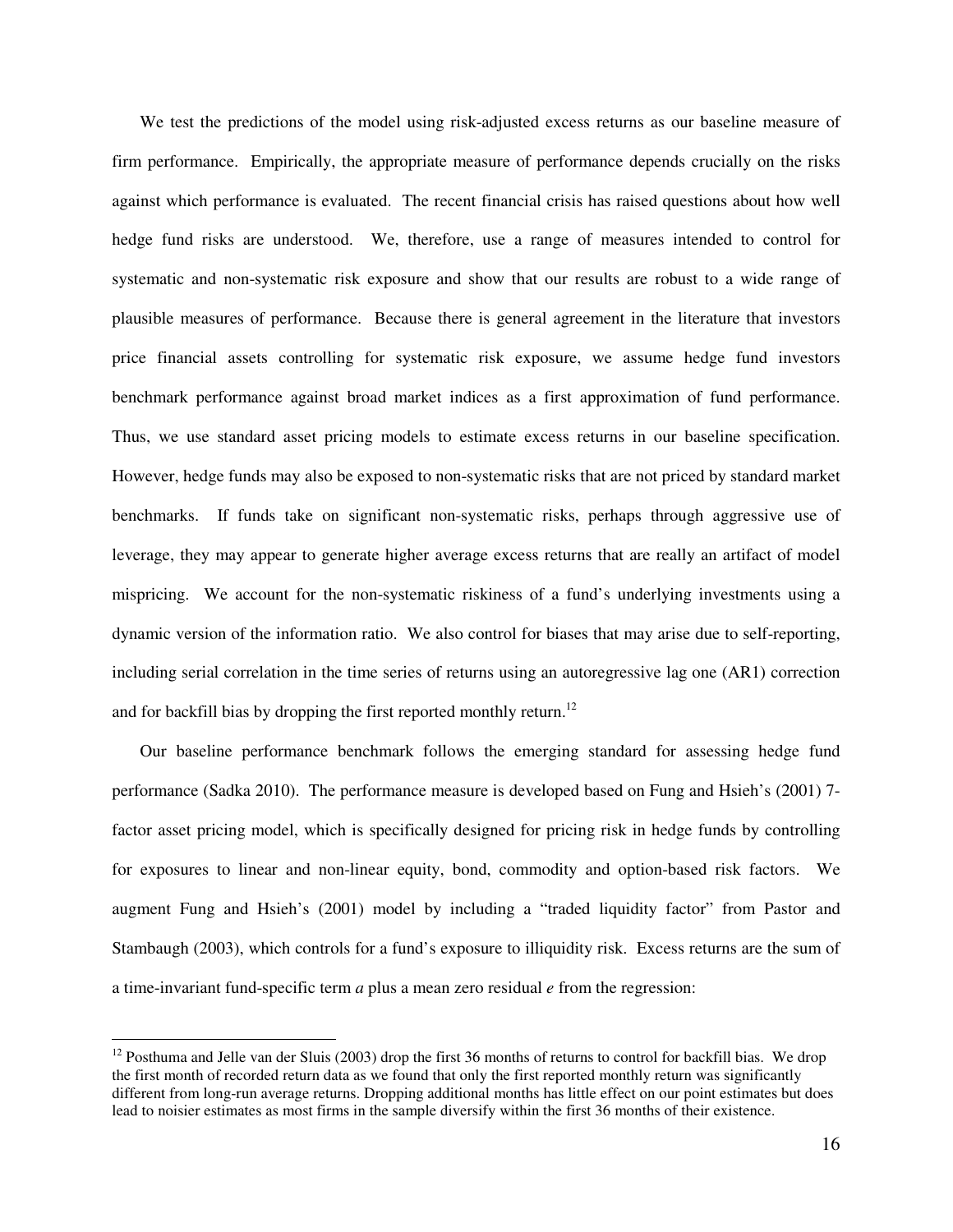$$
R_{it} = a_i + R_{ft} + X_t B_t + e_{it}, \qquad (5)
$$

where i and t index funds and time (in months) respectively;  $R_i$  is a fund's raw return from TASS and HFR and the vector  $\vec{X}$  contains the seven risk factors from Hseih's data library and the traded liquidity factor from Stambaugh's website.<sup>13</sup> The term  $a_i$  is the time invariant component of a fund's performance and  $e$  is the residual. We compute  $a$ , the coefficients on  $X$  and  $e$  by running 1,876 fund-level longitudinal regressions. Excess returns *Y* for firm *i* in any period *t* are defined as  $Y_i = a_i + e_i$ , where excess return captures the combination of a fund's skill and luck relative to a market benchmark. We call the resulting measure "8-factor excess returns." We then compute the (dynamic) information ratio as excess returns  $(Y_{it})$  divided by the standard deviation of excess returns. Both the information ratio and excess returns are winsorized at the 1% and 99% level to control for extreme values, though doing so has no meaningful impact on our results. We also replicated all of our results using Fung and Hsieh's (2001) 7-factor asset pricing model without the Pastor-Stambaugh (2003) traded liquidity factor, and using a more traditional passive benchmark commonly employed for evaluating mutual funds, the Fama-French three-factor model (1996) plus a momentum factor (Carhart 1997).

We use excess returns as a dependent variable in our regressions of diversification on performance, and also use excess returns to compute average cumulative abnormal returns (*CAR*), where *CAR* =  $\sum Y_{in}/n$ , the sum of *n* lagged excess returns divided by the number of months the firm was in operation at time *t*, a standard measure of a fund's cumulative historical performance, in a probit model predicting the launch of a new fund. We use average two-year *CAR* as our key performance variable predicting the launch of a new fund. We verify that we obtain similar results with longer lagged *CAR* measures and measures of *CAR* that give more recent observations more weight than older observations.

Table 1 shows descriptive statistics for the main sample, including our excess return and information ratio measures. On average, the funds in our baseline sample generated 37 basis points of risk-adjusted (excess) returns per month with a standard deviation of about 4% per month. Adjusting for non-

<sup>&</sup>lt;sup>13</sup> The Pastor-Stambaugh series is available at http://finance.wharton.upenn.edu/~stambaug/ liq\_data\_1962\_2008.txt. Hseih's data library can be found at http://faculty.fuqua.duke.edu/~dah7/HFData.htm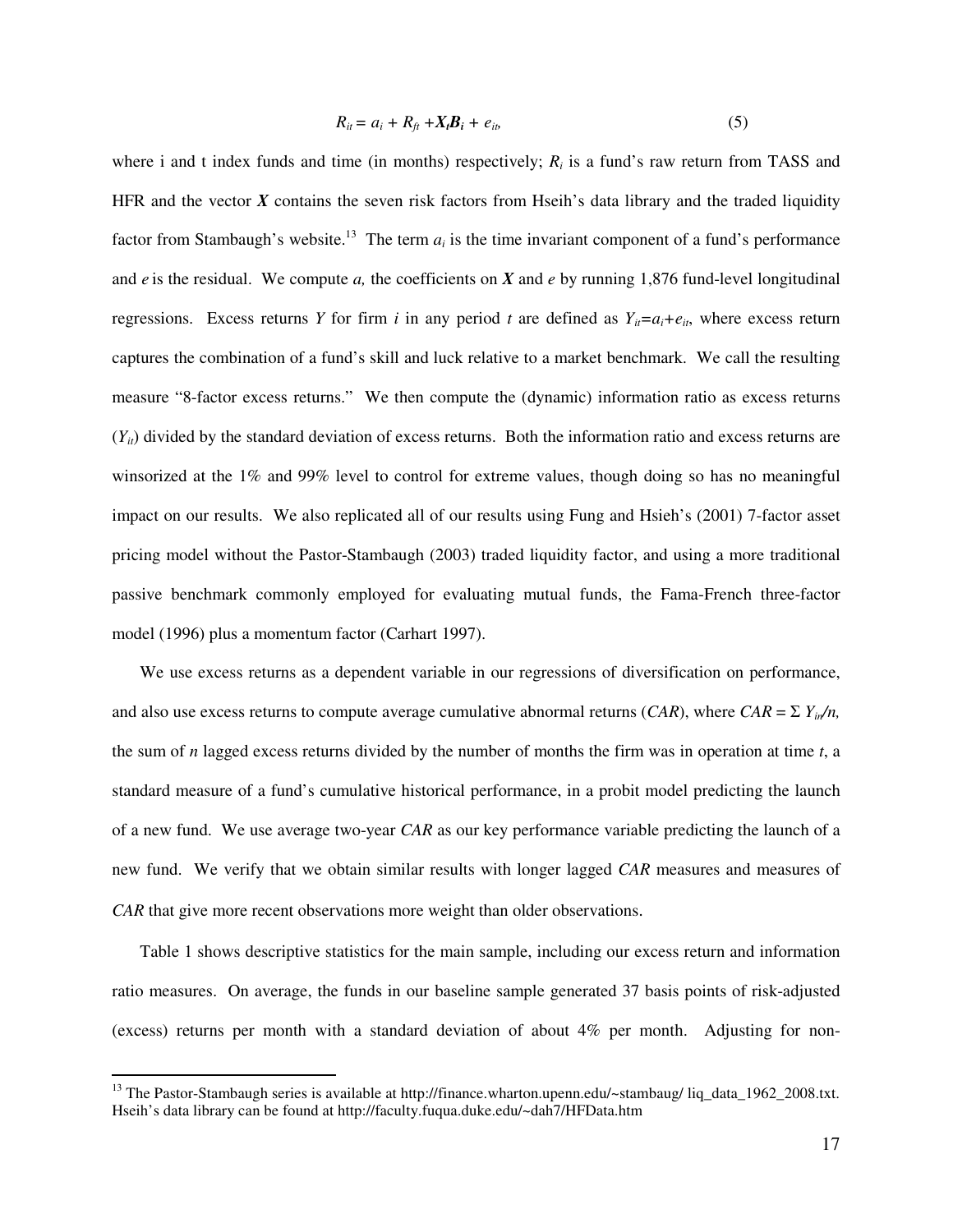systematic risk exposure, using the information ratio, the average fund generated 17 basis points of excess return per unit of risk with a standard deviation of about 1% per month.

Table 1 also shows descriptive statistics for the control variables drawn from TASS and HFR, including size, measured by assets under management, investment strategy, time and regional location. The average fund had \$100 million of assets under management (AUM), while the average firm held \$147 million of AUM. The size distribution of AUM is skewed right with the top 1% of funds growing to \$1.9 billion.<sup>14</sup> We take the non-normality of AUM into account by using AUM size deciles from the overall distribution of all TASS and HFR funds and firms. Our results are unchanged when we use the log of AUM instead of using size deciles. 11% of fund-months had missing AUM, which we control for using a missing AUM dummy variable. <sup>15</sup>

We report the composition of the sample by calendar year in Table 1, but we use periodicity in three ways in our analysis: (i) thirteen year fixed effects control for hedge-fund specific calendar time effects; (ii) market returns for 132 calendar months control for time series variation in market returns in our computation of excess returns; and (iii) thirty-six event time categorical variables control for the time path of returns after the launch of a new fund (or match date) in our matched tests.

The hedge fund industry is a global industry, though approximately two-thirds of the fund-months in our sample are based in the United States. To the extent that regional differences influence diversification decisions, we also control for the location of the firm's headquarters where appropriate.

## **4. Empirical specification and results**

#### *A. The propensity to diversify*

 $\overline{a}$ 

Our first prediction is that diversifiers will outperform non-diversifiers in the pre-diversification period. To generate evidence in support of Result 1(i), we test whether firms tend to launch new funds

 $14$  AUMs are reported winsorized at the  $1<sup>st</sup>$  and 99<sup>th</sup> percentile, though winsorizing has no effect on the results.

<sup>&</sup>lt;sup>15</sup> 23% of returns come from long/short funds – a general type of fund that often has no meaningful restrictions on investment strategy. 19% of funds reported that they were fund-of-funds that invest in other hedge funds. The other 58% of funds were distributed over 32 additional investment strategy categories, with the largest being equity hedge (9%), managed futures (9%), and event driven (7%) strategies. No other strategy category had more than 5% of fund-months. Fund of funds take positions in other hedge funds. Since fund of funds are somewhat different from traditional hedge funds, we verified that they are not driving the results in the paper.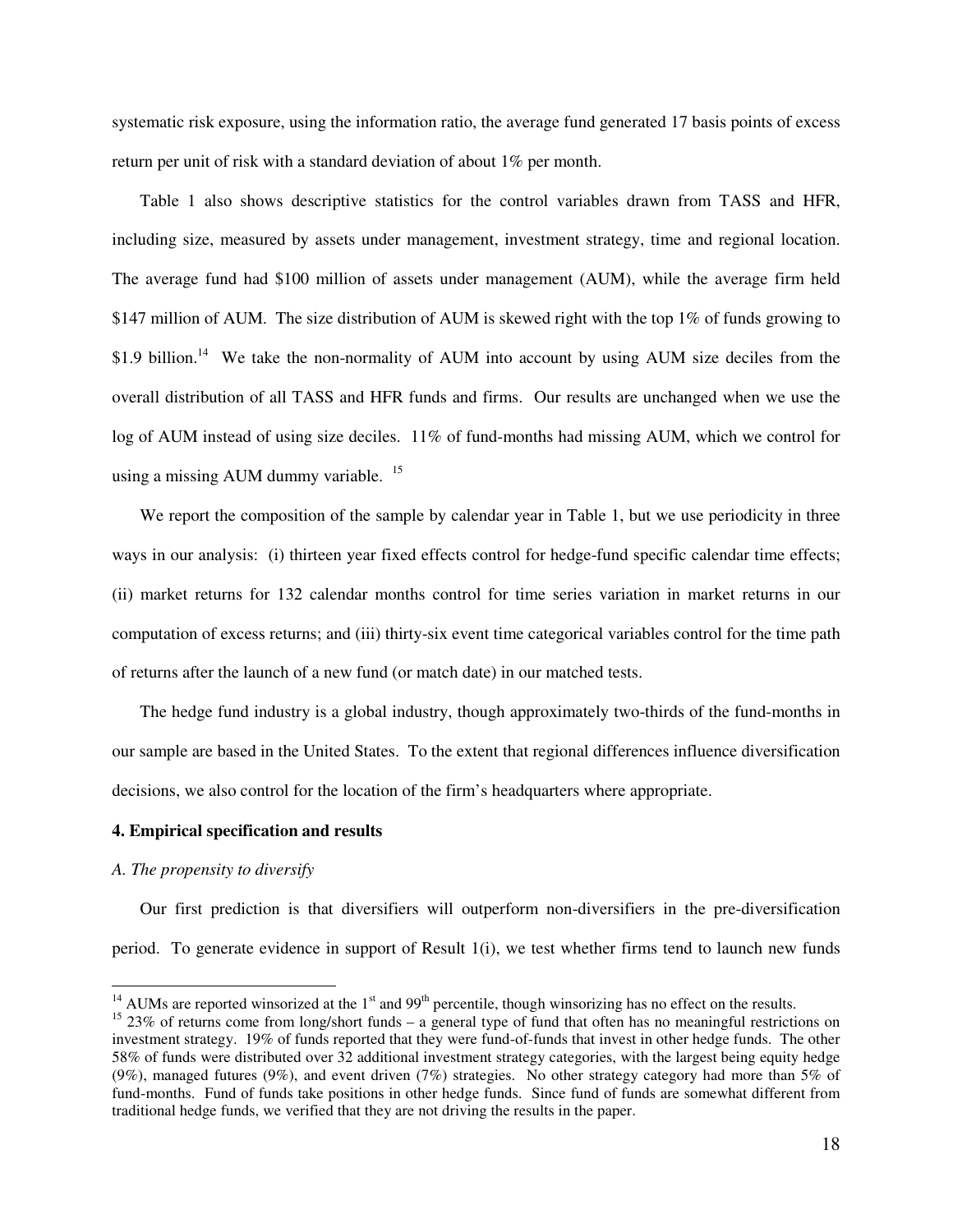when they experience unusually strong performance. We drop diversifying firms<sup>16</sup> from the analysis following the month in which they launch a new fund, while all fund months are included for firms that remain focused, and use the probit model:

$$
LAUNCH_{it}^* = x_{it} \beta + \xi_{it}
$$
 (6)

where the unit of observation is the fund-month for fund *i* in month *t*. We estimate the latent variable *LAUNCH*<sup>\*</sup> using LAUNCH = 1 [LAUNCH<sup>\*</sup>>0] when the firm launches a new fund; *x* includes all observable characteristics of firms that might plausibly have an effect on the decision to launch a new fund. The vector *x* includes two-year average monthly cumulative abnormal returns (*CAR*), average *CAR* for other firms in the same strategy class, ten fund size declines, where size is measured by assets under management (AUM), size of the strategy class, log firm age, 13 time (year) dummies, 10 fund investment strategy dummies, four regional geographic location dummies, and  $\xi$  is an error term, which is assumed to be normally distributed with mean zero and variance one. Standard errors are clustered by firm.

We show the result of estimates of the probit model (6), using 1,876 firms and 85,428 fund months in Table 2 columns 1-2. Column 1 shows that the marginal effect of *CAR* on the propensity to diversify without controls is 0.079%, compared to a baseline diversification rate of 0.801% (690 new fund launches in 85,428 fund-months), and is strongly statistically significant. In other words, doubling *CAR* from the mean increases the probability that the firm will launch a new fund in any given month by approximately 10%. Column 2 shows the marginal effect of *CAR* on the propensity to diversify with controls. The result continues to be statistically significant though the point estimate on *CAR* is smaller. Holding all other regressors at their mean values and doubling CAR increases the probability of diversifying by 0.055%, which represents a 7% increase in the baseline diversification rate. The evidence suggests that strong performance does indeed increase the probability that a hedge fund firm will launch a new fund.

We also use the empirical model displayed in Table 2 column (2) as our baseline matching model. The baseline matching model uses all of the information embedded in returns and other observable

<sup>&</sup>lt;sup>16</sup> Because our tests are performed at the level of the fund for a firm's first fund only, we use "fund" and "firm" interchangeably in this section.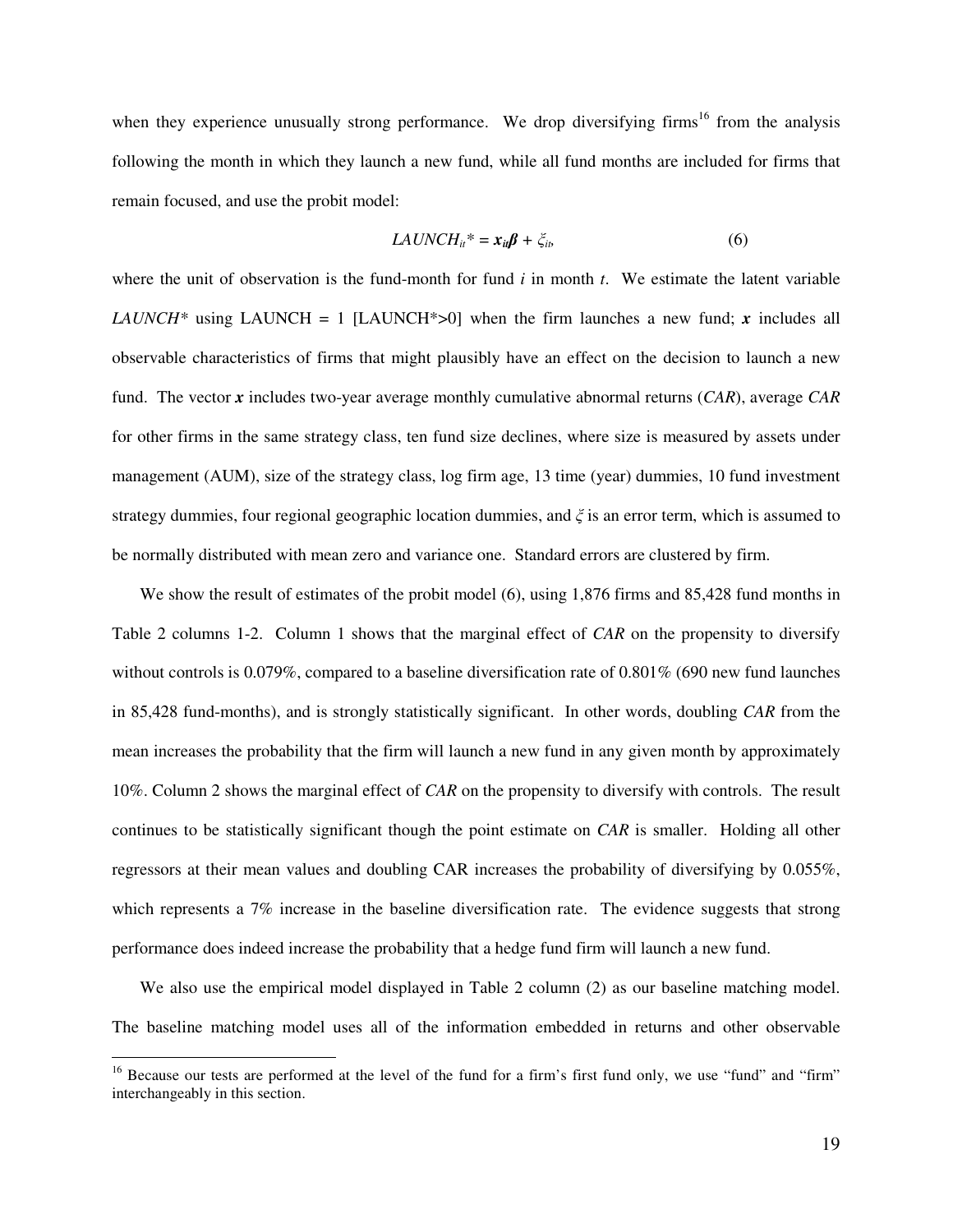characteristics of firms and funds to identify a valid control group of focused firms against which to measure performance after diversification. Our objective is to find a matched set of focused firms that are similar to the set of diversifying firms along all observable dimensions just prior to diversification so that we can separate skill from luck effects *ex post*.

We find and exploit a valid control group, using standard propensity score matching techniques. First, following Rosenbaum and Rubin (1983), we calculate the propensity score of the probability of a fund choosing to launch a new fund in any particular month, using the probit model (6). Next, we trim the sample at the  $1<sup>st</sup>$  and  $99<sup>th</sup>$  percentile of the propensity score distribution and eliminate firms off the common support of the propensity score of the probability of launching a new fund. Finally, we match diversifiers to controls, using nearest neighbor matching without replacement, to create a balanced sample of 676 treated (diversified) and 677 control fund-month observations (there is one tie). The interpretation of the control group is that for each fund that did diversify, in a particular month, we have identified the fund that was most similar in terms of all observable characteristics that did not diversify.

Table 2 Columns 3-5 give measures of the effectiveness of the matching process. Columns 3(a) and 3(b) show the mean values for *CAR* for focused and diversifying firms, respectively, before matching. Column 3(c) tests whether *CAR* and the means on the control variables are statistically different between focused and diversifying firms. Before matching the differences in *CAR,* firm size, age strategy class, strategy size, year and region between focused and diversifying firms are statistically significant, and the overall F-test on the joint significance of the differences in means in very large, which suggests that the two populations are not statistically comparable. Columns  $4(a)-4(c)$  repeats these tests for the matched sample. The statistical differences in size, strategy and region are completely eliminated, while the difference in *CAR* is on the margin of statistical significance. The differences in age and year are reduced, and the joint significance of the differences in the means is eliminated  $(F=1.23)$ . Comparing the differences in the means in the full sample with the matched sample reveals that matching substantially aligns the *ex ante* characteristics of the firms in the diversified and focused groups. Figure 3 shows this effect graphically. Figure 3a shows the kernel density plots of the distribution of the propensity scores for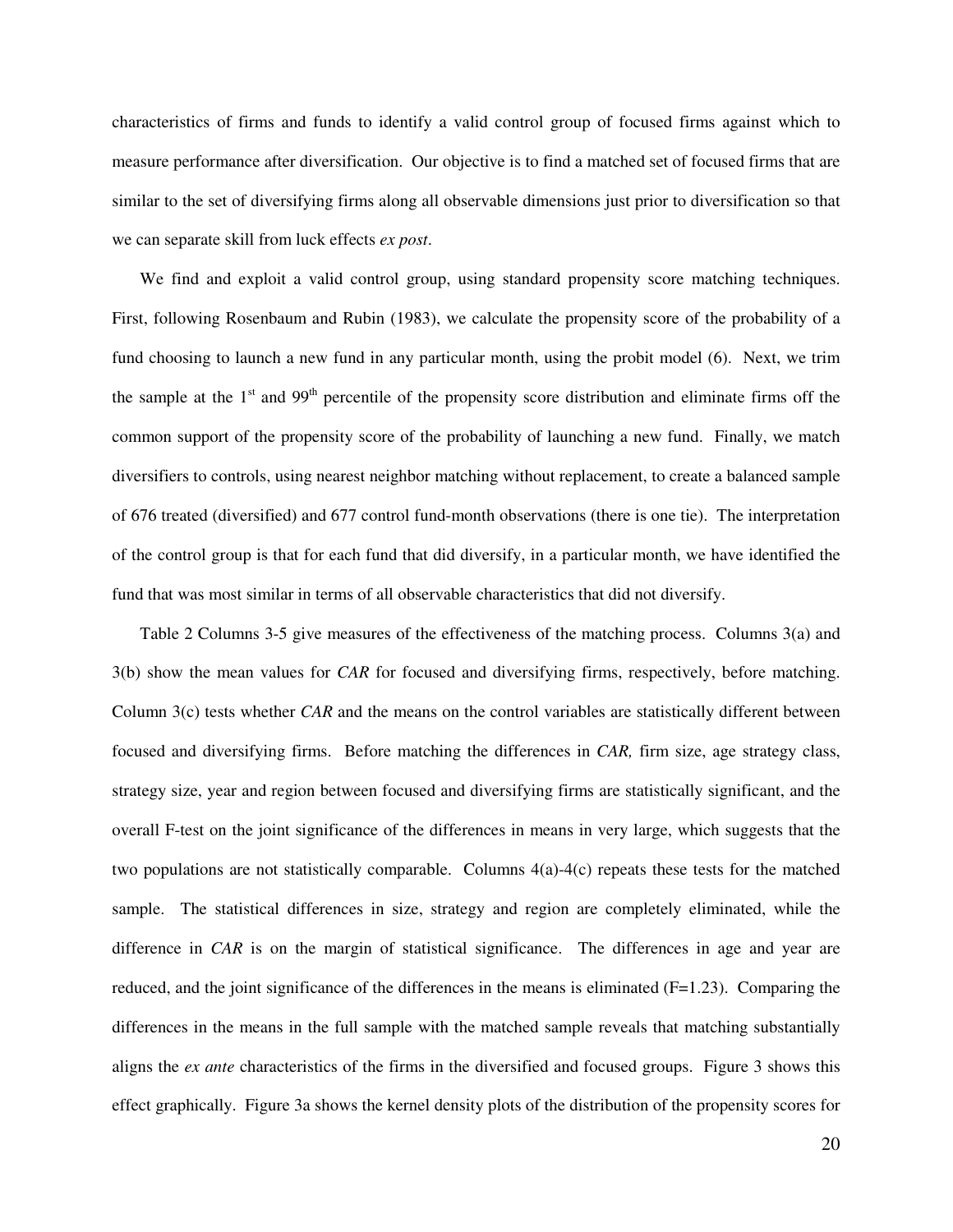diversified and matched focused firms. Whereas the distributions were quite different before matching, after matching (Figure 3b), they are essentially identical.<sup>17</sup>

## *B. Within-firm changes*

 $\overline{a}$ 

Our second key prediction, Result 1(ii), is that the performance of diversifiers will fall after diversification, a result that is evident even in a simple time-series plot of excess returns. Figure 2 shows the relationship between fund performance and diversification graphically, plotting first fund average excess returns for the 676 diversifying firms in our test sample. As Figure 2 shows, firms tend to diversify when excess returns are very high, and excess returns fall precipitously almost immediately following diversification. We estimate within-firm changes in performance more precisely, using:

$$
Y_{it} = \alpha + \lambda_i + DIVERSIFIED_{it} + T_t + X_{it} \beta_c + \varepsilon_{it}, \tag{7}
$$

where *i* and *t* index funds and time (in months), respectively, for all first funds in firms that eventually diversify for five years before and after the diversification event; *Y* represents firm performance measured by excess returns and the information ratio;  $\lambda$  is a fund fixed effect; *DIVERSIFIED* is a dummy variable that is equal to one when a fund is part of a diversified firm and zero otherwise; *T* is a vector of thirteen calendar year dummies; and  $X_c$  is a vector of controls including the log of firm age, the log of assets under management (AUM) by market segment ("strategy") and then fund size dummies measured by deciles of AUM, plus a dummy for missing AUM; and  $\varepsilon$  is the residual. Standard errors are clustered by fund.

Table 3 columns 1 and 2 show the results of the within-fund estimator (7). Excess returns are 14 basis points per month lower, following diversification. The effect is only significant at the 10% level, but the p-value is 0.054. Using the information ratio, performance is 4 basis points per month per unit of risk lower following diversification, and the point estimate is reliably different from zero. Altering the time window around the diversification month had no meaningful effect on the results.

<sup>17</sup> To be sure that our *ex post* results are not being driven by *ex ante* differences in *CAR*, and that time-varying *CAR* thresholds are not driving our results, we use an alternative matching model where *CAR* is interacted with covariates that, in theory, might have a marginal effect on the relationship between performance and diversification including firm size and calendar year. Columns  $5(a)-5(c)$  shows that the alternative matching regime eliminates the statistical differences between CAR and the calendar year fixed effects, and slightly improves the F-test on the joint significance of the means. Our results are robust to this alternative matching regime.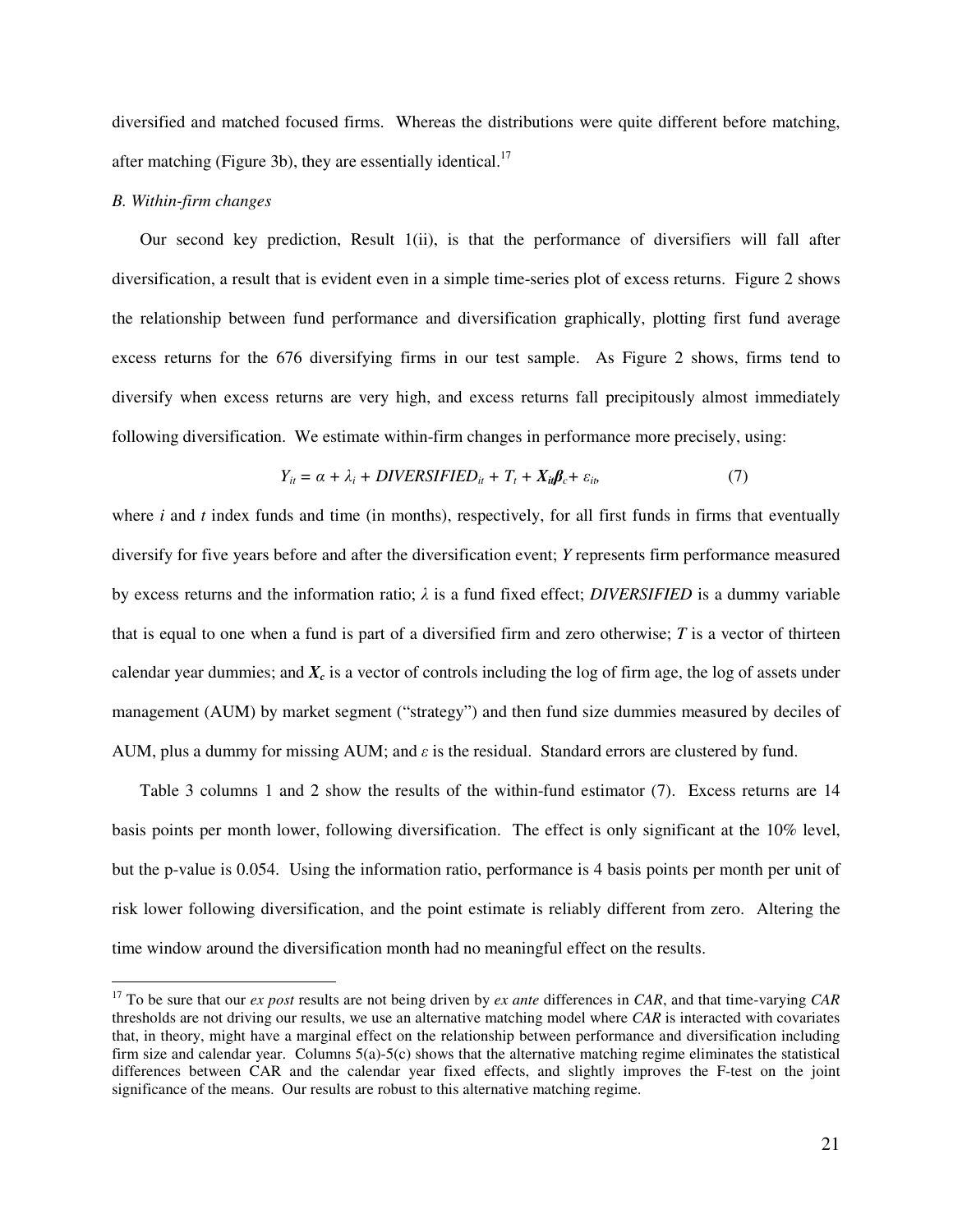Performance falls in hedge funds following diversification. However, we know from the prior literature that the relationship between diversification and performance should always be evaluated conditional on the selection process firms undergo when choosing to launch a new business unit or fund (Campa and Kedia 2002, Villalonga 2004). Table 3 and Figure 2 both show that returns are higher prior to the launch of a new fund, which might suggest that better performance causes hedge funds to launch new funds. If true, then we would expect returns to naturally revert toward the mean following diversification. To understand if hedge fund returns fall following diversification because diversification causes returns to fall, perhaps due to managerial distraction as in Schoar (2002) or whether skilled firms diversify when they are lucky as our model predicts, we use the matched sample of focused firms identified by our matching model.

## *C. Matched sample ex post performance*

We compare *ex post* performance for diversifiers relative to firms that remain focused beginning from the diversification or match date for the 1,353 unique funds identified in our propensity score matching algorithm. We call the period in which these funds launched a second fund or were matched "the event," and refer to the periods around the event in terms of event time. To construct our matched test sample, we examine the event (at time zero) and the thirty-six months after the event  $(0,1, 2, 3, \ldots, 35)$ . Altering the number of months in the regression following the event has no meaningful effect on the results. We estimate the difference in *ex post* returns between diversifying firms and the matched set of focused firms, using the pooled OLS model (8):

$$
Y_{it} = \alpha + DIVERSIFIED_{it} + T_t + X_{it} \beta_c + \varepsilon_{it}
$$
\n
$$
(8)
$$

where i indexes firms and t indexes calendar time; performance (*Y)*, *DIVERSIFIED* and *T* are as above in (7); and *X* includes log firm age, log of assets under management by strategy, and fund size dummies as in  $(7)$ . We also include in *X* five region dummies that control for location specific effects, and eleven strategy-type dummies to control for strategy-specific return patterns, as well as a vector of event time (month) dummies for the thirty-six months after launching a new fund (or match date for the control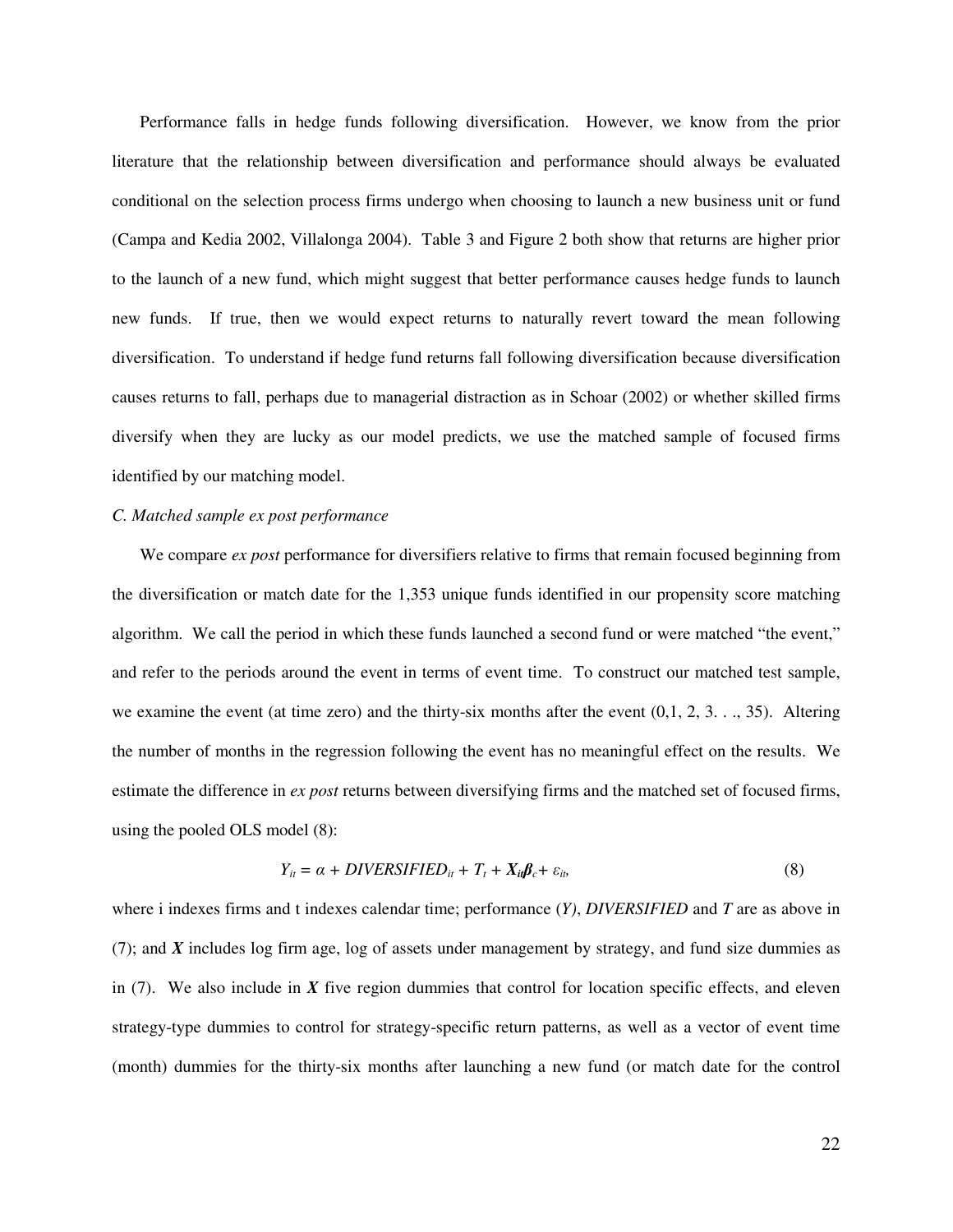group) to control for the pattern of mean reversion following the event as predicted by our theoretical model; and  $\varepsilon$  is the residual. Standard errors are clustered by fund.

Table 3 shows the matched sample 8-factor *ex post* returns in columns 3 and 4. Following diversification, excess returns are 18 basis points per month higher, and the information ratio is 6 basis points per month higher per unit of risk, in the first funds of diversified firms compared to a matched sample of non-diversifiers, and the coefficients are reliably different from zero.<sup>18</sup> The interpretation supports our contention that diversifying firms outperform firms that remain focused *ex post*, conditional on being similar across observable dimensions *ex ante*. 19

The overall pattern of evidence is consistent with a theory of diversification that takes both agency costs and capabilities seriously. Managers time their diversification events around idiosyncratic performance shocks, but on average better firms diversify. Neither agency costs nor capabilities alone can explain the full set of results observed, but together these theories explain the rich pattern of evidence observed in this study and in the literature more broadly. The results herein exploit revealed skill *ex post* to show how agency effects and capabilities influence strategy decisions *ex ante*. Thus, the key causal inference is that skill and luck cause a firm to diversify in a predictable manner, with skill effects dominating luck effects.

## **5. Conclusion**

 $\overline{a}$ 

This paper integrates agency and capabilities theories into a simple equilibrium framework that yields rich predictions about the pattern of returns before and after diversification, and then tests these propositions in the context of the global hedge fund industry 1994-2006. The evidence supports agency theory's prediction that diversification decisions are influenced by manager's private information and the

 $18$  We find similar results using firm-level performance as the dependent variable in  $(8)$ , which implies that firms are not using their second fund to cross-subsidize the first.

<sup>&</sup>lt;sup>19</sup> We verify that our results are not sensitive to including a longer data series of lagged returns to compute *CAR*, and/or by weighting recent returns more than older returns (in event time). We also found similar results using an alternative matching model, which forces *ex ante* returns to be more similar between diversifiers and nondiversifiers, and controls for the precise pattern of *ex ante* returns by calendar time. Similar results were obtained when matching only on *CAR*. Furthermore, we found similar results using firm-level performance as the dependent variable in (8), which implies that firms are not using their second fund to cross-subsidize the first.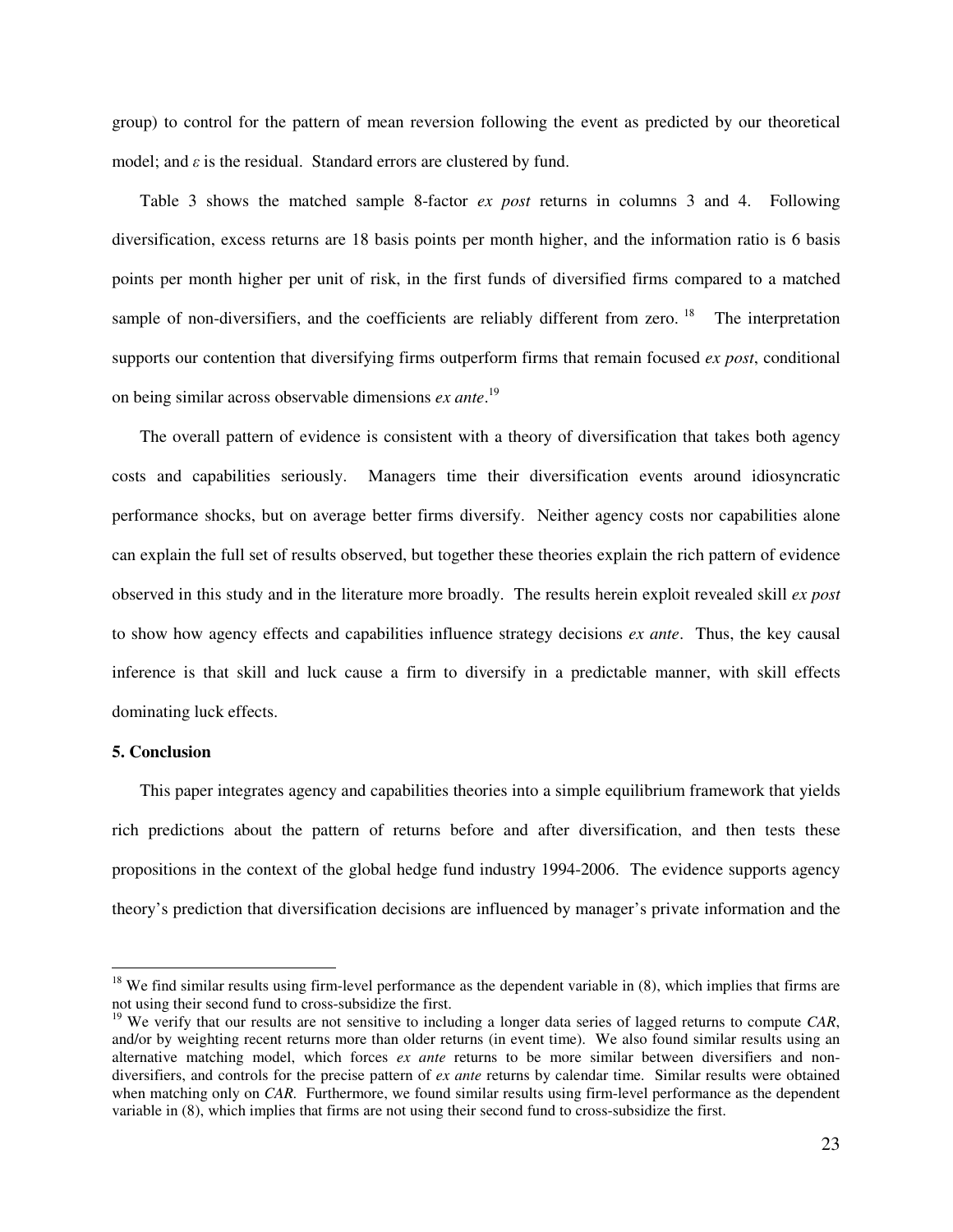predictions of the capabilities literature that horizontal firm growth is enabled by unique firm capabilities that can be leveraged across products within the firm. Our key findings are that when firms need external capital to expand they will tend to diversify when they experience a positive idiosyncratic performance shock that raises their performance above their peers and above their long-run average; but, better firms diversify in equilibrium, even though firms appear to exploit asymmetric information about their true ability to time the market. Thus, at least in the context of hedge funds, market discipline constrains lucky but lower skilled firms' horizontal expansion choices.

This paper sheds light on two of the most important explanations for why firms diversify: agency costs and capabilities. We provide an equilibrium explanation for how agency costs influence the firm's decision to diversify even when diversification creates value on average, and present evidence consistent with these effects. Moreover, we address one of the major criticisms of the capabilities literature—that it is tautological and inherently untestable (Williamson 1999)—by providing large sample, well identified evidence that capabilities influence diversification choices in a predictable manner. Finally, we show how agency and capabilities theories are complementary perspectives in the context of diversification, and offer a road map for identifying the impact of both on diversification decisions.

#### **References**

- Bar-Isaac, H. 2003. Reputation and Survival: Learning in a Dynamic Signaling Model. *Review of Economic Studies* **70**, 231-251.
- Barney, J.B. 1986. Strategic Factor Markets: Expectations, Luck and Business Strategy. *Management Science* **32**(10) 1231-1241.
- Berger, P.G., E. Ofek, 1995. Diversification's Effect on Firm Value. *Journal of Financial Economics* **37**(1) 39-65.
- Berk, J.B., R.C. Green. 2004. Mutual Fund Flows and Performance in Rational Markets, *Journal of Political Economy* **112**(6) 1269-1295
- Bernard, A.B., S.J. Redding, P.K. Schott. 2010. Multiple-Product Firms and Product Switching, *American Economic Review* **100**(1) 70-97.
- Cabral, L.M.B. 2000. Stretching Firm and Brand Reputation. *RAND Journal of Economics* **31**(4) 658-73.
- Cabral, L.M.B. 2006. Diversification Bias and Diversification Discount. Working Paper.
- Campa, J.M., S. Kedia. 2002. Explaining the Diversification Discount, *Journal of Finance* **57**(4):1731-62.
- Campbell, J.Y., L. Vicera. 2002. Strategic Asset Allocation for Long-term Investors*.* Oxford University Press.
- Carhart, M. 1997. On Persistence in Mutual Fund Performance. *Journal of Finance* **52**(1) 57-82.
- Chevalier, J., G. Ellison. 1997. Risk Taking by Mutual Funds as a Response to Incentives. *Journal of Political Economy* **105**(6) 1167-1200.
- Coase, R. H. 1937. The Nature of the Firm. *Economica* **4**(16) 386-405.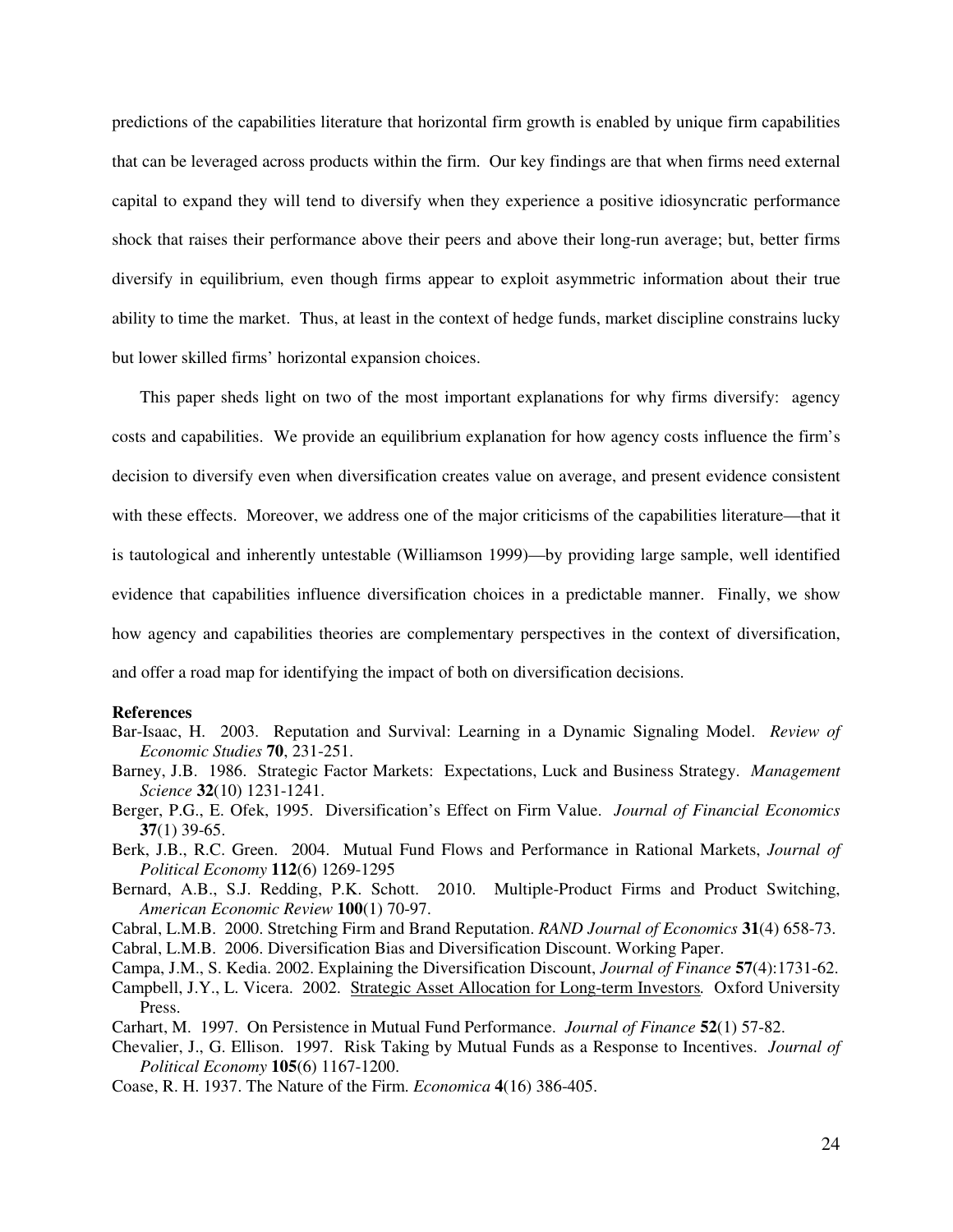- Fama, E.F., K. French. 1996. Multifactor Explanations of Asset Pricing Anomalies. *Journal of Finance* **51**(1) 55-84.
- Fung, W., D.A. Hsieh. 2001. The Risk in Hedge Fund Strategies, Theory and Evidence from Trend Followers. *Review of Financial Studies* **14**(2) 313-341.

Hedge Fund Research. 2010. Global Hedge Fund Industry Report, First Quarter.

- Jensen, M.C., W.H. Meckling. 1976. Theory of the Firm: Managerial Behavior, Agency Costs and Ownership Structure. *Journal of Financial Economics* **3**(4) 305-360.
- Jensen, M.C. 1983. Agency Costs of Free Cash Flow, Corporate Finance and Takeovers. *American Economic Review* **76**(2) 323-329.
- Kaplan, S.N., A. Schoar. 2005. Private Equity Performance: Returns, Persistence, and Capital Flows. *Journal of Finance* **60**(4) 1791-1823.
- Lamont, O. 1997. Cash Flow and Investment: Evidence from Internal Capital Markets. *Journal of Finance* 52: 83-109.
- Lang, L.H.P., R.M. Stulz. 1994. Tobin's q, Corporate Diversification and Firm Performance. *Journal of Political Economy* **102**(6) 1248-1280.
- Li, H., X. Zhang, R. Zhao. 2008. Investing in Talents: Manager Characteristics and Hedge Fund Performances. *SSRN Working Paper #990753*.
- MacDonald, G.M., A. Slivinski. 1987. The Simple Analytics of Competitive Equilibrium with Multi-Product Firms. *American Economic Review* **77**(5) 941-953.
- Makadok, R., G. Walker. 2000. Identifying a Distinctive Competence: forecasting Ability in the Money Fund Industry. *Strategic Management Journal* **21**(8) 853-864.
- Merton, R.C. 1969. Lifetime Portfolio Selection Under Uncertainty: The Continuous Time Case, *Review of Economics and Statistics* **51**(3) 247-257.
- Merton, R.C., 1971, Optimum Consumption and Portfolio Rules in a Continuous-time Model. *Journal of Economic Theory* **3**(4) 373-413.
- Montgomery, C.A., B. Wernerfelt. 1988. Tobin's q and the Importance of Focus in Firm Performance. *American Economic Review* **78**(1) 246-250.
- Panzar, J.C., R.D. Willig, 1981, Economies of Scope, *American Economic Review* 71, 268-272.
- Pástor, L., R.F. Stambaugh. 2003. Liquidity Risk and Expected Stock Returns. *Journal of Political Economy* **111**(3) 642-685.
- Peteraf, M.A. 1993. The Cornerstones of Competitive Advantage. *Strategic Management Journal* **14**(3) 179-191.
- Rajan R, H. Servaes, L. Zingales. 2000. The Cost of Diversity: The Diversification Discount and Inefficient Investment. *Journal of Finance* **55**(1): 35-80.
- Roll, R. 1986. The Hubris Hypothesis of Corporate Takeovers. *Journal of Business* **59**(2) 197-216.
- Rosenbaum, P.R., D.B. Rubin. 1983. The central role of the propensity score in observational studies for causal effects. *Biometrika* 70(1) 41-55.
- Sadka, R. 2010. Liquidity Risk and the Cross-Section of Hedge-Fund Returns. *Journal of Financial Economics* **98**(1) 54-71.
- Samuelson, P. 1969. Lifetime Portfolio Selection by Dynamic Stochastic Programming. *Review of Economics and Statistics* **51**(3) 239-246.
- Schoar, A. 2002. Effects of Corporate Diversification on Productivity. *Journal of Finance* **57**(6) 2379- 2403.
- Sharpe, W. 1964. Capital Asset Prices: A theory of Market Equilibrium Under Conditions of Risk. *Journal of Finance* **19**(3) 425-442.
- Siggelkow, N. 2003. Why Focus? A Study of Intra-Industry Focus Effects. *The Journal of Industrial Economics* **51**(2) 121-150.
- Silverman, B. 1999. Technological Resources and the Direction of Corporate Diversification: Toward an Integration of the Resource-Based View and Transaction Cost Economics. *Management Science*  **45**(8) 1109-1124.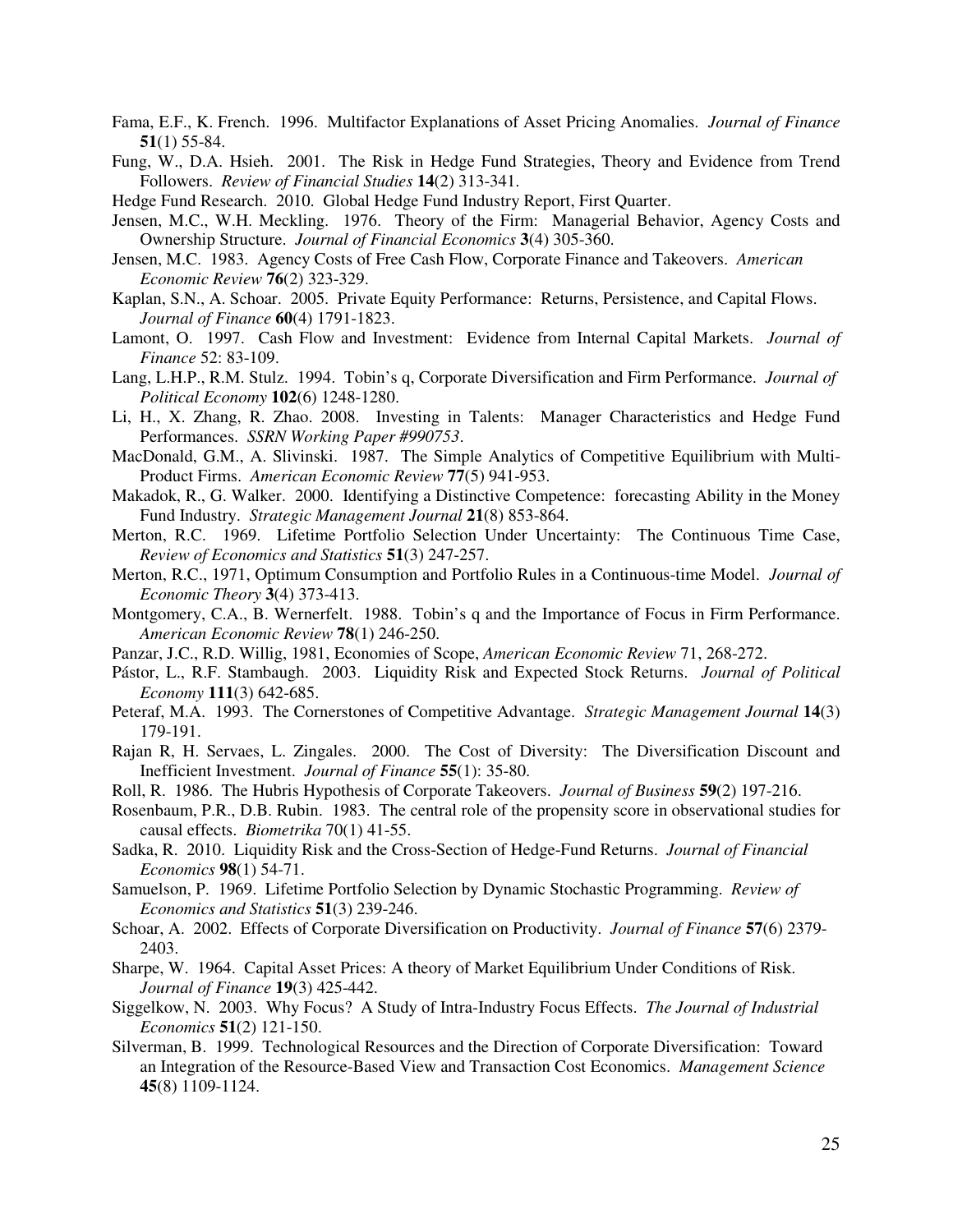- Teece, D.J. 1980. Economies of Scope and the Scope of the Enterprise. *Journal of Economic Behavior and Organization* **1**(3) 223-247
- Teoh, S.H., I. Welch, T.J. Wong. 1998. Earnings Management and the Long-run Market Performance of Initial Public Offerings. *Journal of Finance* **53**(6) 1935-1974.
- Villalonga, B. 2004. Diversification Discount or Premium? New Evidence from the Business Information Tracking Series. *Journal of Finance* **59**(2) 479-506.
- Wernerfelt, B. 1998. Umbrella Branding as a Signal of New Product Quality: An Example of Signaling by Posting a Bond. *RAND Journal of Economics* **19**(3) 458-466.
- Williamson, O. 1999. Strategy Research: Governance and Competence Perspectives. *Strategic Management Journal* **20**(12) 1087-1108.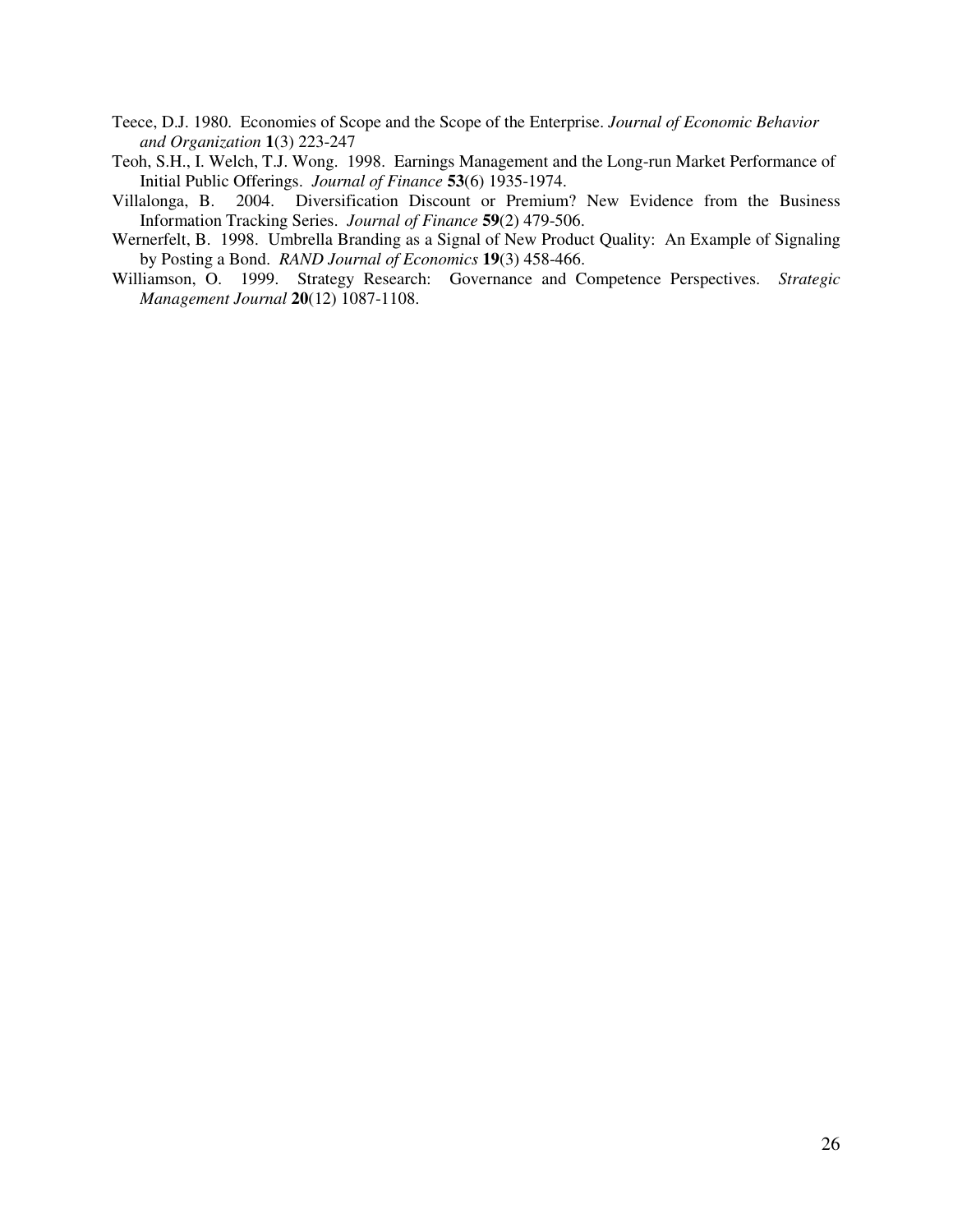



**Figure 2: Time path of raw returns for diversifiers**



This figure shows average raw returns (vertical axis) for the first fund from all diversified hedge funds in our sample versus event-time on the horizontal axis. Event time is measured in months around the event (e.g., diversification) at time 0. The chart shows the time path of returns from thirty-six months before diversification to thirty-five months after diversification for 33,421 fund-months from 676 diversifying firms.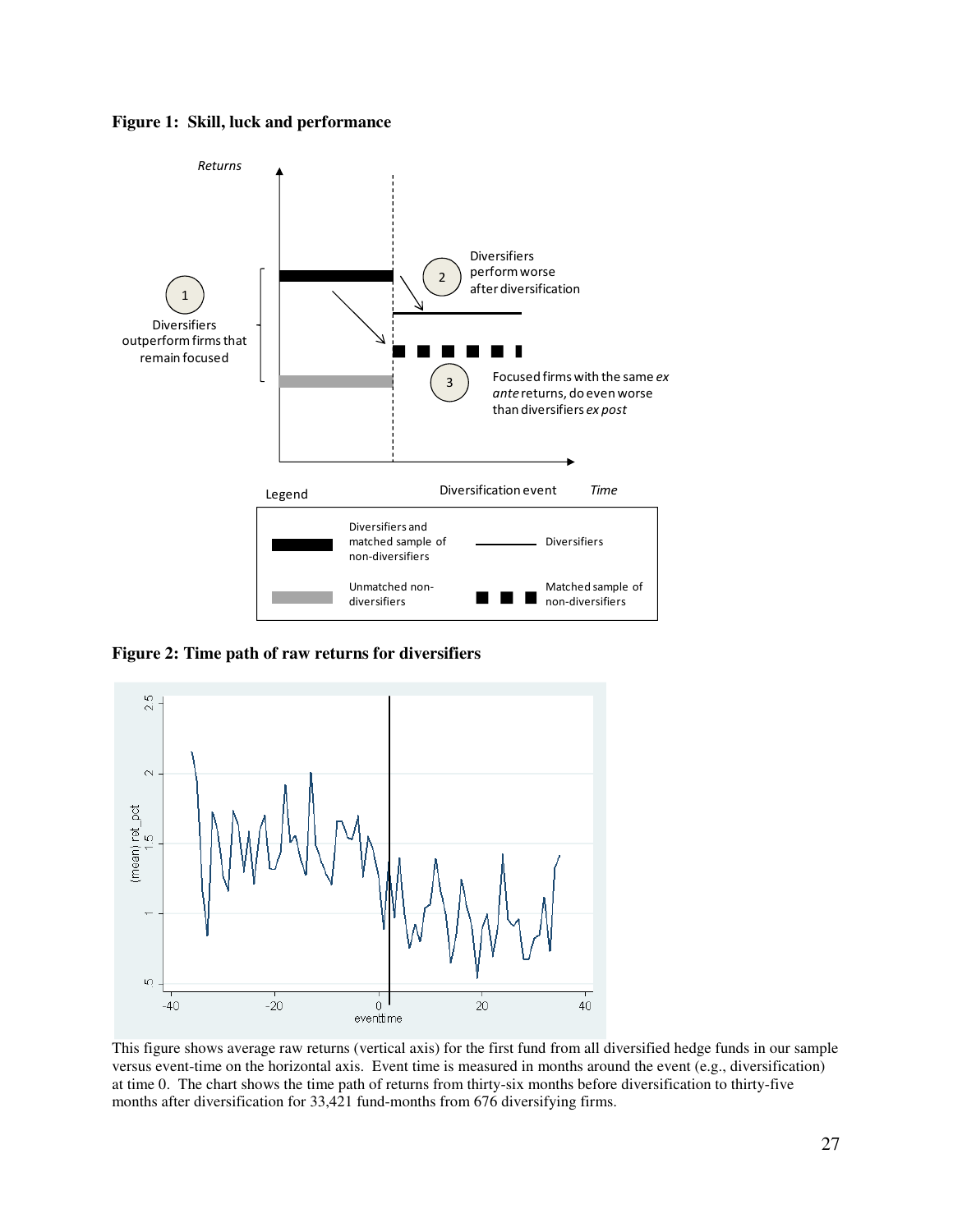

**Figure 3: Propensity score predicting diversification before and after matching** 

|  |  |  |  |  |  | Table 1: Key descriptive statistics for the main (matched) sample |  |
|--|--|--|--|--|--|-------------------------------------------------------------------|--|
|--|--|--|--|--|--|-------------------------------------------------------------------|--|

| $N=37,657$ fund-months from 1,353 firms     |      |         |                |              |
|---------------------------------------------|------|---------|----------------|--------------|
|                                             | Mean | Std dev | Min            | Max          |
|                                             |      |         |                |              |
| Raw returns $(\% )$                         | 0.87 | 5.19    | $-70$          | 116          |
| 8-factor monthly excess returns $(\% )$     | 0.37 | 3.77    | $-11.18$       | 13.35        |
| Standard deviation of excess returns $(\%)$ | 3.57 | 2.78    | 0.39           | 13.89        |
| 8-factor information ratio                  | 0.17 | 1.00    | $-2.48$        | 3.01         |
| Diversified (fraction)                      | 0.53 | n/a     | $\theta$       |              |
| Fund assets under management (\$M)          | 100  | 238     | 0.2            | 1,890        |
| Firm assets under management (\$M)          | 147  | 372     | 0.9            | 8,310        |
| Missing AUM (fraction)                      | 0.11 | n/a     | $\theta$       | 1            |
| Age (months)                                | 47   | 34      | $\overline{2}$ | 345          |
| Year: 1994                                  | 0.01 | n/a     | $\theta$       | 1            |
| Year: 1995                                  | 0.03 | n/a     | $\theta$       | 1            |
| Year: 1996                                  | 0.06 | n/a     | $\Omega$       | 1            |
| Year: 1997                                  | 0.08 | n/a     | $\theta$       | $\mathbf{1}$ |
| Year: 1998                                  | 0.08 | n/a     | $\Omega$       | 1            |
| Year: 1999                                  | 0.09 | n/a     | $\Omega$       | 1            |
| Year: 2000                                  | 0.09 | n/a     | $\theta$       | $\mathbf{1}$ |
| Year: 2001                                  | 0.08 | n/a     | $\theta$       | 1            |
| Year: 2002                                  | 0.08 | n/a     | $\Omega$       | 1            |
| Year: 2003                                  | 0.09 | n/a     | $\Omega$       | 1            |
| Year: 2004                                  | 0.10 | n/a     | $\Omega$       | 1            |
| Year: 2005                                  | 0.12 | n/a     | $\Omega$       | 1            |
| Year: 2006                                  | 0.09 | n/a     | $\Omega$       | 1            |
| Headquarters in USA                         | 0.67 | n/a     | $\overline{0}$ | 1            |

The main (matched) sample includes the fund-months from the diversification date (or match date) until thirty-five months after diversification (or match date) for 676 diversifiers and 677 matched focused firms (there is one tie).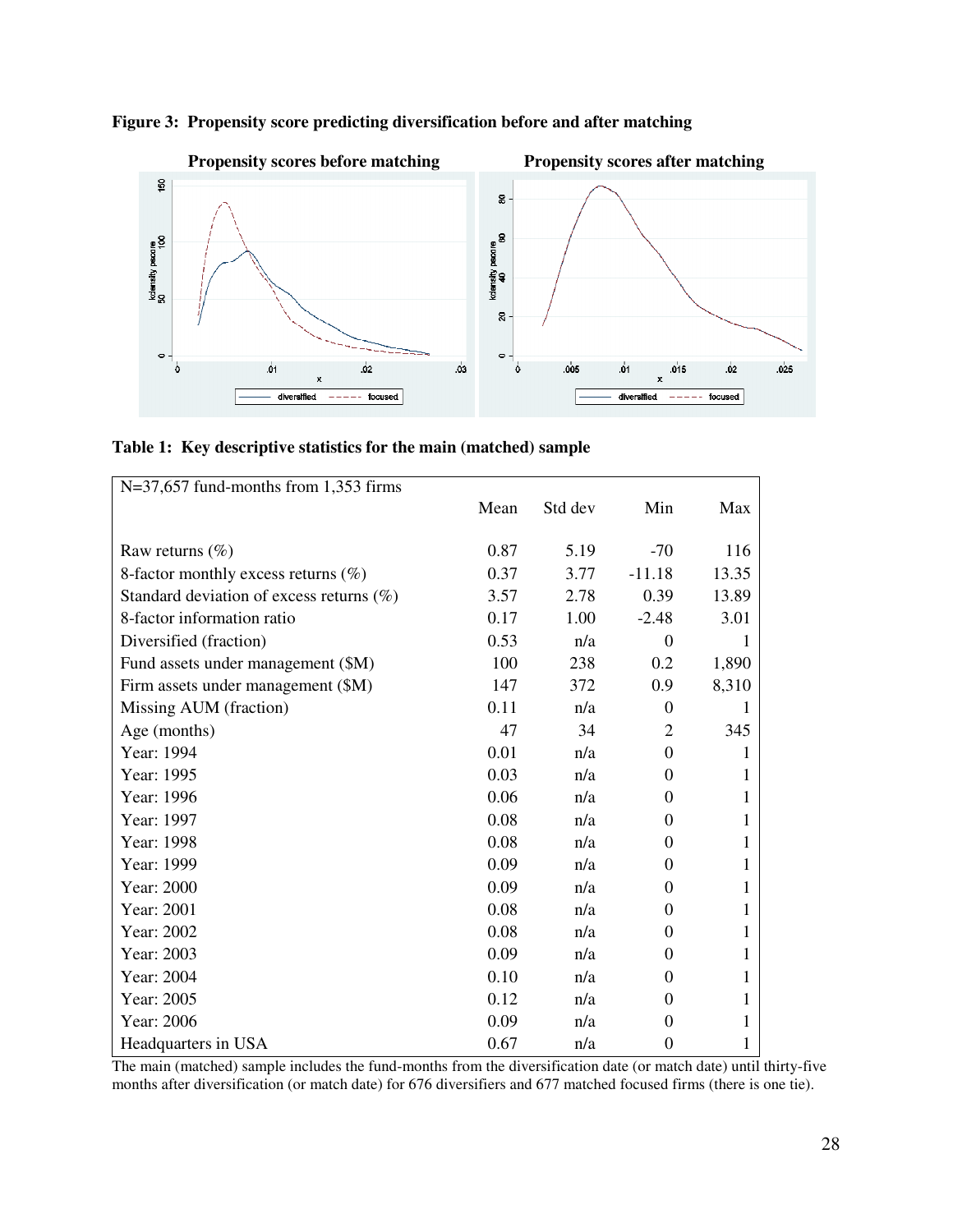| Dependent variable $= 1$ if a firm launches a second fund at time (month) t and zero otherwise |                     |                     |                                                             |                                                     |                                |                |                |                      |                |                |                    |
|------------------------------------------------------------------------------------------------|---------------------|---------------------|-------------------------------------------------------------|-----------------------------------------------------|--------------------------------|----------------|----------------|----------------------|----------------|----------------|--------------------|
| Predict. diversification                                                                       |                     |                     |                                                             | Comparison of means in matched an unmatched samples |                                |                |                |                      |                |                |                    |
|                                                                                                |                     |                     | Baseline match <sup>2</sup><br>Unmatched sampe <sup>1</sup> |                                                     | Alternative match <sup>3</sup> |                |                |                      |                |                |                    |
|                                                                                                | (1)                 | (2)                 | means                                                       |                                                     | diff.                          |                | means          | diff.                | means          |                | diff.              |
|                                                                                                | Marginal            | Marginal            | Foc-                                                        | Diver-                                              | in                             | Foc-           | Diver-         | in                   | Foc-           | Diver-         | in                 |
|                                                                                                | effects %           | effects %           | used                                                        | sified                                              | means <sup>4</sup>             | used           | sified         | means <sup>4</sup>   | used           | sified         | means <sup>4</sup> |
| Avg. 8-factor CAR                                                                              | $0.079*$<br>(0.019) | $0.055*$<br>(0.017) | 0.53<br>(0.01)                                              | 0.77<br>(0.06)                                      | $-4.13*$                       | 0.58<br>(0.06) | 0.73<br>(0.06) | $-1.86$ <sup>+</sup> | 0.71<br>(0.06) | 0.74<br>(0.05) | $-0.32$            |
| Avg. strategy<br>8-factor CAR                                                                  |                     | $-0.033$<br>(0.084) | 0.50<br>(0.00)                                              | 0.48<br>(0.02)                                      | 1.47                           | 0.46<br>(0.02) | 0.48<br>(0.02) | $-0.63$              | 0.47<br>(0.02) | 0.48<br>(0.02) | $-0.54$            |
| Size controls $5$                                                                              | $\mathbf N$         | $Y^*$               | Y                                                           | Y                                                   | $\ast$                         | Y              | Y              |                      | Y              | Y              |                    |
| Age control <sup>6</sup>                                                                       | N                   | $Y^*$               | Y                                                           | Y                                                   | $\ast$                         | Y              | Y              | $\ast$               | Y              | Y              | ∗                  |
| Strategy fixed effects <sup>7</sup>                                                            | $\mathbf N$         | $Y^*$               | Y                                                           | Y                                                   | $\ast$                         | Y              | Y              |                      | Y              | Y              |                    |
| Strategy size control <sup>8</sup>                                                             | $\mathbf N$         | Y                   | Y                                                           | Y                                                   | $\ast$                         | Y              | Y              | $\ast$               | Y              | Y              | $\ast$             |
| Year fixed effects <sup>9</sup>                                                                | $\mathbf N$         | $Y^+$               | Y                                                           | Y                                                   | $\ast$                         | Y              | Y              | $\ast$               | Y              | Y              |                    |
| Region fixed effects <sup>10</sup>                                                             | $\mathbf N$         | Y                   | Y                                                           | Y                                                   | $\ddot{}$                      | Y              | Y              |                      | Y              | Y              |                    |
| Interactions <sup>11</sup>                                                                     | $\mathbf N$         | N                   | ${\bf N}$                                                   | $\mathbf N$                                         |                                | N              | $\mathbf N$    |                      | Y              | Y              |                    |
| Unique funds                                                                                   | 1,876               | 1,876               | 1,186                                                       | 690                                                 |                                | 677            | 676            |                      | 649            | 647            |                    |
| N                                                                                              | 85,428              | 85,428              | 84,738                                                      | 690                                                 |                                | 677            | 676            |                      | 649            | 647            |                    |
| F-test on the joint difference in means                                                        |                     |                     |                                                             | $>99*$                                              |                                |                | 1.23           |                      |                | 1.12           |                    |

# **Table 2: Predicting diversification and matching statistics**

\*Significant at the 5% level. <sup>+</sup> Significant at the 10% level. Standard errors are in parentheses.

<sup>1</sup>The unmatched sample is the full survivor-bias free sample of first funds from firms in TASS and HFR 1994-2006

<sup>2</sup>The baseline match sample is derived from 1:1 nearest neighbor matching on the propensity to diversity using model (2) (there is one tie).

 $3$ The alternative match sample modifies model (2) by including interaction effects on CAR with year and size (there are two ties).

<sup>4</sup>T-tests are reported on individual differences in means. F-tests are reported on tests of the joint differences in means.

 ${}^{5}$ Size controls include own-fund size decile dummies (by AUM) and a dummy for missing size, (except in the alternative match where size enters continuously).

<sup>6</sup>Log age, where age is measured as months from founding date

 $7$ Strategy fixe effects include dummy variables for the ten largest self-identified investment strategy types (by number of funds)

<sup>8</sup>Log AUM for all firms in a strategy

 $9$ Year fixed effects include dummy variables for each year 1994-2006

<sup>10</sup>Region fixed effects include dummies for firms domiciled in the: USA, UK, continental Europe, Asia, and all other locations

<sup>11</sup>Interactions include: Avg. 8-factor CAR interacted with:  $log AUM$ ,  $(log AUM)^2$ , missing AUM, and the year fixed effects.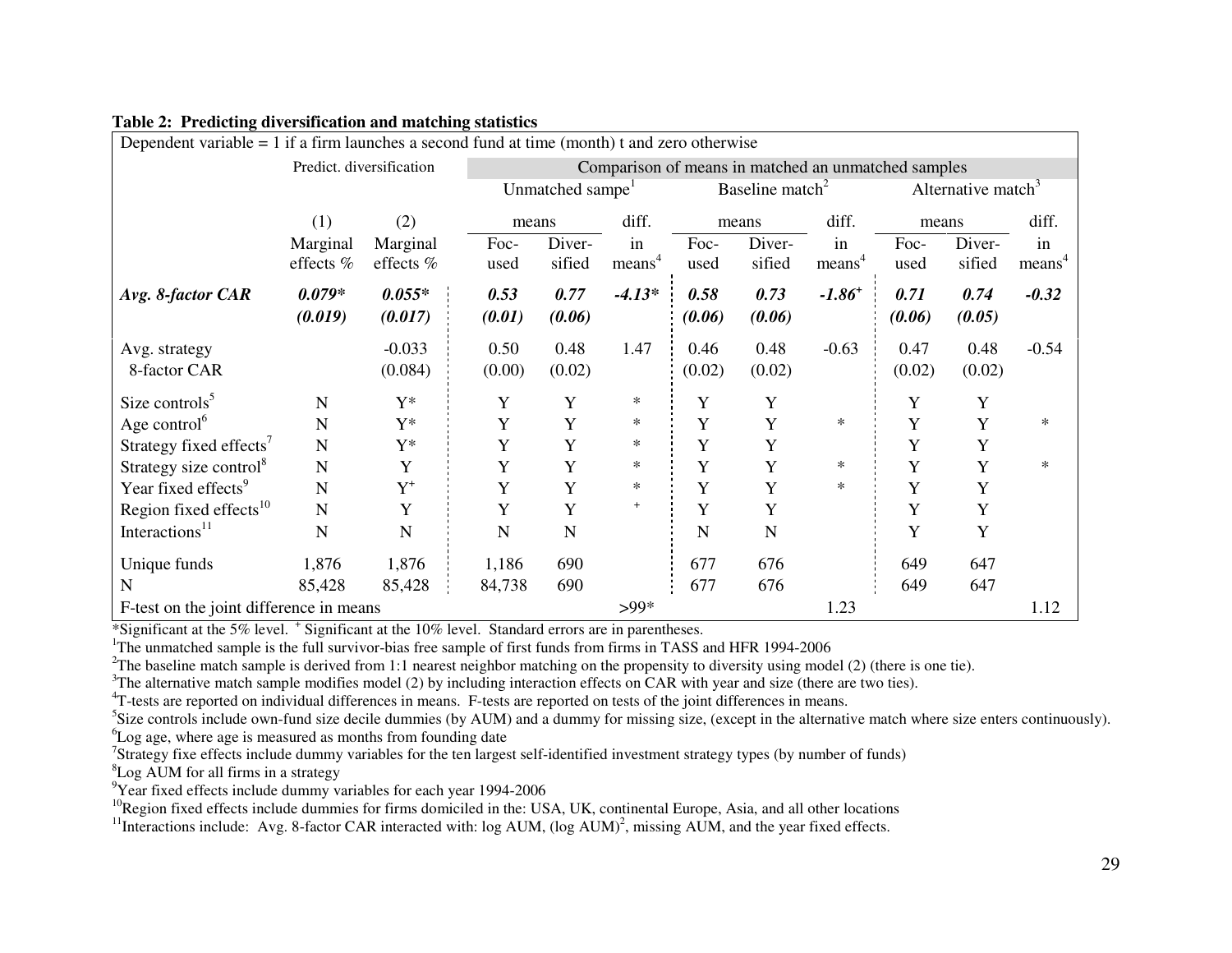|  |  | Table 3: Diversification and performance |
|--|--|------------------------------------------|
|--|--|------------------------------------------|

|                                           |                               | Within-fund changes in<br>performance |                               | Matched sample<br>performance    |  |  |  |
|-------------------------------------------|-------------------------------|---------------------------------------|-------------------------------|----------------------------------|--|--|--|
| Dependent variable                        | 8-factor<br>excess<br>returns | 8-factor<br>information<br>ratio      | 8-factor<br>excess<br>returns | 8-factor<br>information<br>ratio |  |  |  |
| Event window<br>(in months)               | $-36$ to $+35$                | $-36$ to $+35$                        | 0 to $+35$                    | 0 to $+35$                       |  |  |  |
|                                           | (1)                           | (2)                                   | (3)                           | (4)                              |  |  |  |
| <b>DIVERSIFIED</b>                        | $-0.136^{+}$<br>(0.071)       | $-0.037*$<br>(0.018)                  | $0.177*$<br>(0.050)           | $0.061*$<br>(0.019)              |  |  |  |
| Log age                                   | $-0.102^{+}$<br>(0.056)       | $-0.044*$<br>(0.016)                  | $-0.097*$<br>(0.039)          | $-0.065*$<br>(0.016)             |  |  |  |
| Log AUM<br>by strategy                    | 0.068<br>(0.122)              | 0.001<br>(0.029)                      | $-0.113*$<br>(0.047)          | $-0.023$<br>(0.028)              |  |  |  |
| Constant                                  | Y                             | Y                                     | Y                             | Y                                |  |  |  |
| 11 size fixed effects                     | Y                             | Y                                     | Y                             | Y                                |  |  |  |
| 13 year fixed effects                     | Y                             | Y                                     | Y                             | Y                                |  |  |  |
| 36 event time fixed effects               | $\mathbf N$                   | $\mathbf N$                           | Y                             | Y                                |  |  |  |
| 5 region fixed effects                    | $\mathbf N$                   | $\mathbf N$                           | Y                             | $\mathbf Y$                      |  |  |  |
| 11 strategy fixed effects                 | $\mathbf N$                   | $\mathbf N$                           | Y                             | Y                                |  |  |  |
| 676 fund fixed effects                    | Y                             | Y                                     | $\mathbf N$                   | $\mathbf N$                      |  |  |  |
| Firms<br>$\overline{N}$<br>Adjusted $R^2$ | 676<br>33,421<br>0.04         | 676<br>33,421<br>0.07                 | 1,353<br>37,657<br>0.01       | 1,353<br>37,657<br>0.02          |  |  |  |

\* Significant at the 5% level, <sup>+</sup> Significant at the 10% level. Standard errors are clustered by fund

The "within-fund changes in performance" sample includes the fund-months from thirty-six months before diversification until thirty-five months after diversification for 676 diversifiers.

The matched sample includes the fund-months from the diversification date (or match date) until thirty-six months after diversification (or match date) for 676 diversifiers and 677 matched focused firms (there is one tie).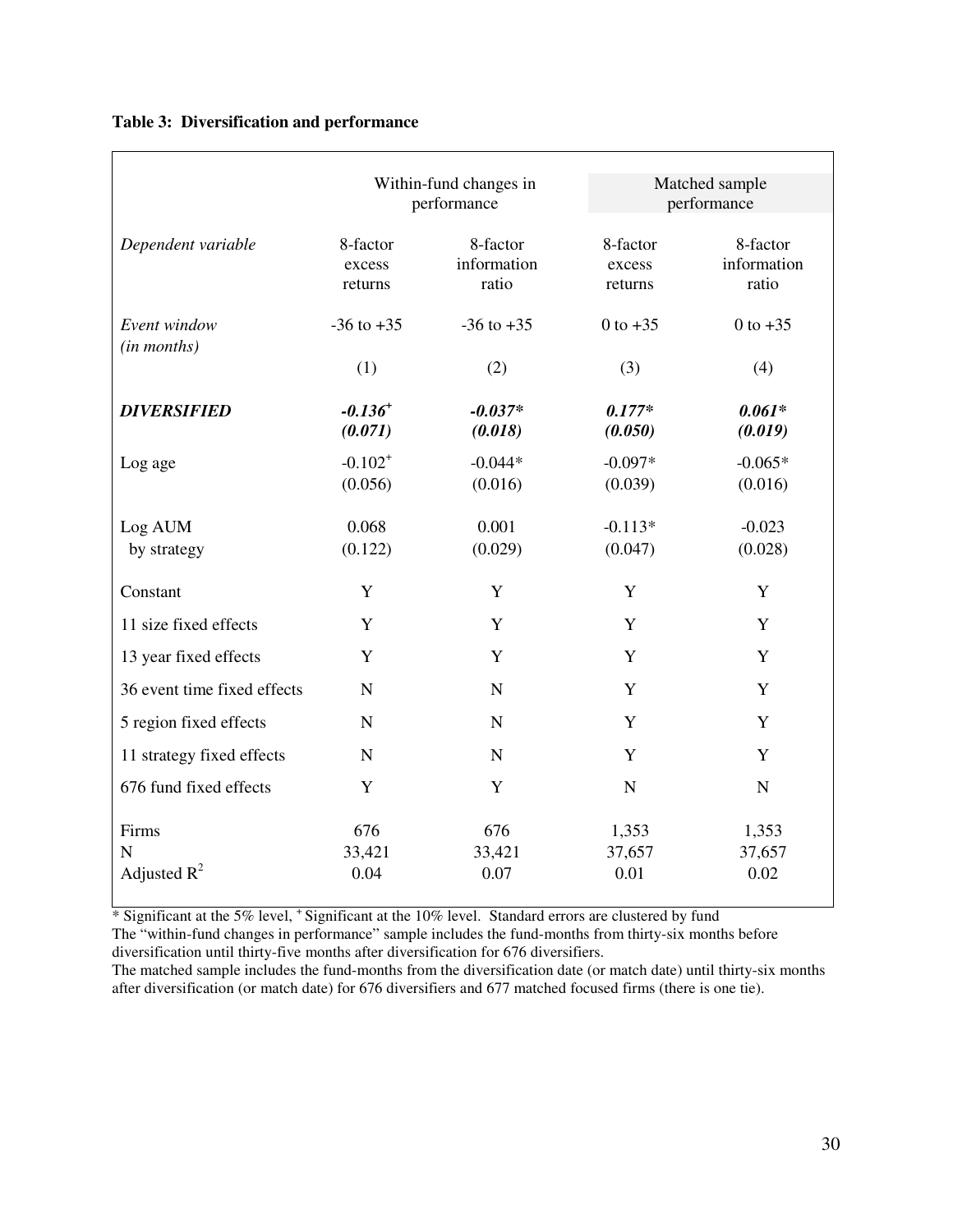#### **Appendix 1: Proofs of results**

**Proof of Lemma 1.** Assume an arbitrary posterior estimate conditional on play of the game to that point that the investor holds about managers with a particular history. Given these beliefs, as in (3), a manager will diversify iff

 $w_{12}(r_1,0) + \delta E(w_{13}(r_2,0)) \leq w_{12}(r_1,1) + w_{22}(r_1,1) + \delta E(w_{13}(r_2,1)) + w_{23}(r_2,1) - c_J$ .

Rearranging, we have the condition that

$$
c_j(r_1) \le w_{12}(r_1,1) + w_{22}(r_1,1) + \delta E(w_{13}(r_2,1)) + w_{23}(r_2,1)) - w_{12}(r_1,0) - \delta E(w_{13}(r_2,0)).
$$

Since  $E(w_{13}(r_2,1)) - E(w_{13}(r_2,0))$  is lower for a low type than a high type, it must be the case that  $c_H(r_1) \ge c_L(r_1)$ . Since  $c_j \sim h(c)$  is the same for low and high types and is atomless, and  $Corr(c_i, \theta_i) = 0$ , this implies that

$$
Pr(d_j = 1 | \theta_H, r_1) = Pr(c_j > c_H(r_1)) \ge Pr(d_j = 1 | \theta_L, r_1) = Pr(c_j > c_L(r_1))
$$
 (A1)

The remainder of the result follows trivially from  $(A1)$ .

**Proof of Lemma 2.** Note that (3) and Lemma 1 are a result of the manager's decision problem, and therefore are met in any non-pooling equilibrium. Note further, from (3) it is clear that if a manager with cost  $c_j \sim h(c)$  chooses to diversify, then all managers  $k \neq j$  of the same skill type  $\theta$ , initial performance  $r_1$  and  $c_j < c_k$  also diversify. Because the distribution of *c* is atomless, we can then define the decision for all managers as defined by the thresholds in *c* at which diversification occurs.

To specify an equilibrium, we have to define beliefs of the investor  $\phi(d, r_1) = Pr(\theta_k = \theta_H \mid d, r_1)$ . For convenience, we suppress parameters and refer to beliefs using the following simplified notation where the meaning is clear:  $\phi(d, r_1) = \phi$ ,  $\phi(1, r_1) = \phi_1$ , and  $\phi(0, r_1) = \phi_0$ . Because the payoffs in (3) do not depend on  $r_1$ , but rather on investor beliefs  $\phi$ , we can define the best response functions of the managers given arbitrary beliefs of the investor as  $c_{\theta}(\phi_1, \phi_0)$  Given those beliefs and  $H(c)$  the share of types  $\theta$  that diversify is  $H(c_{\theta}, \phi_0))$ .

Next, note from Lemma 1, that if  $\phi_1 = \phi_0$  then  $c_H(\phi_1, \phi_0) \ge c_L(\phi_1, \phi_0)$ , and strictly so if  $c_H(\phi_1, \phi_0) > 0$ . This implies

$$
E(w_{12}(r_1,1) + w_{22}(r_1,1) | \theta_H) - E(w_{12}(r_1,1) + w_{22}(r_1,1) | \theta_L) > E(w_{12}(r_1,0) | \theta_H) - E(w_{12}(r_1,0) | \theta_L).
$$

 In any separating equilibrium, beliefs of the investor in the second period are governed by Bayes rule and the best responses of managers:

$$
\phi_1 = \frac{H(c_H(\phi_1, \phi_0))q(r)}{H(c_H(\phi_1, \phi_0))q(r) + H(c_L(\phi_1, \phi_0))(1-q(r))}
$$

$$
\phi_0 = \frac{(1 - H(c_H(\phi_1, \phi_0)))q(r)}{(1 - H(c_H(\phi_1, \phi_0)))q(r) + (1 - H(c_L(\phi_1, \phi_0)))(1-q(r))}.
$$

where  $q(r) = \text{Pr} \, ob(\theta_H | r_1)$ , or the share of managers with return history r who are high types.

The above beliefs form a mapping over beliefs of the investor that are consistent with the best responses of managers. All interior equilibria are fixed points of this mapping. However, to show existence of a diversification equilibrium, we define the following modified mapping:

If 
$$
c_H(\phi_1, \phi_0) \ge c_L(\phi_1, \phi_0)
$$
:  
\n
$$
\phi_1 = \frac{H(c_H(\phi_1, \phi_0))q(r)}{H(c_H(\phi_1, \phi_0))q(r) + H(c_L(\phi_1, \phi_0))(1 - q(r))}
$$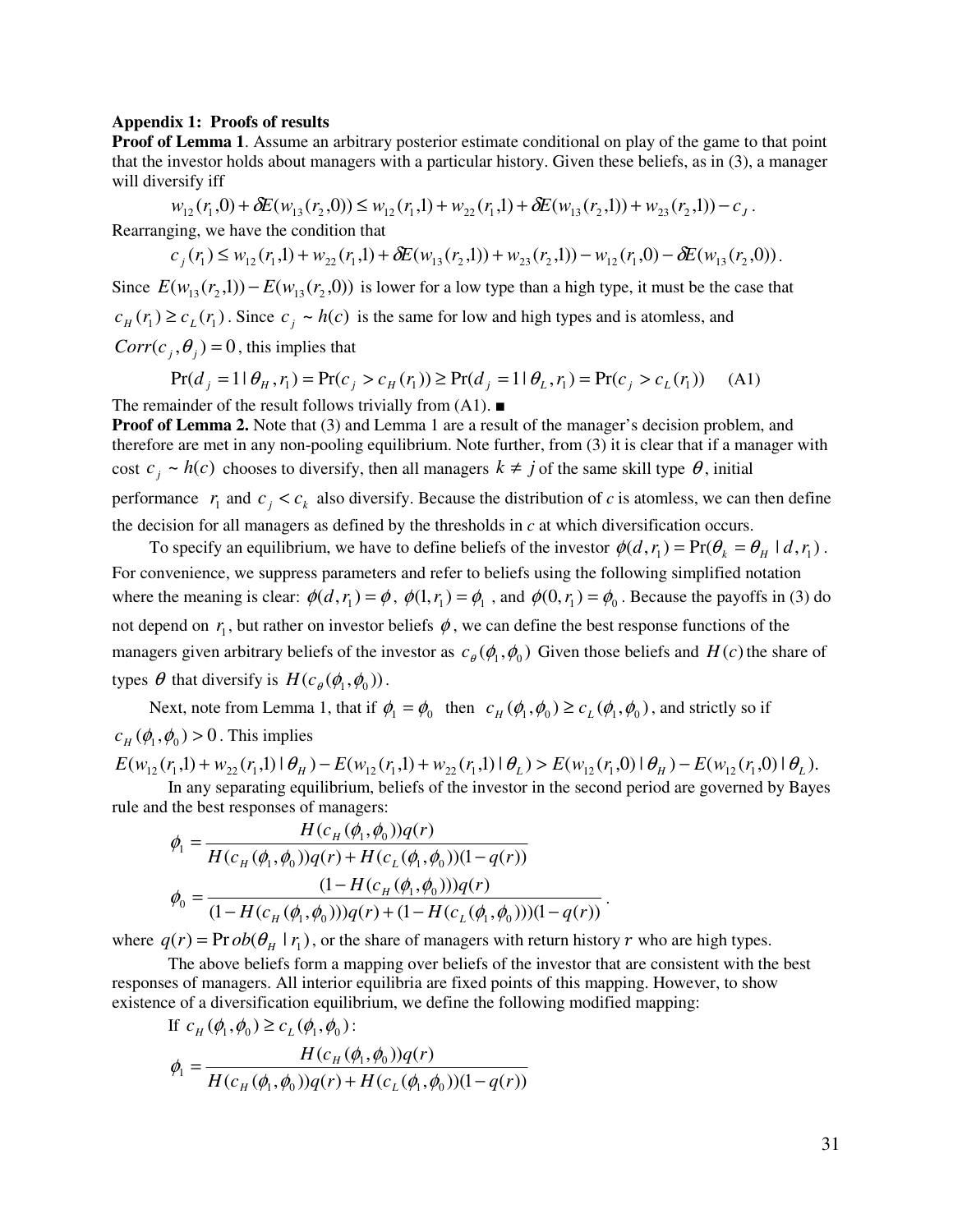$$
\phi_0 = \frac{(1 - H(c_H(\phi_1, \phi_0)))q(r)}{(1 - H(c_H(\phi_1, \phi_0)))q(r) + (1 - H(c_L(\phi_1, \phi_0))) (1 - q(r))}
$$

Otherwise:

$$
\phi_1 = q(r)
$$
 and  $\phi_0 = q(r)$ 

This is clearly a continuous mapping. To show existence of diversification we need to show that that same mapping is defined over the set  $[0,1]^2$  where  $\phi_1 \ge \phi_0$  (i.e. a convex and closed, compact set). If  $\phi_1 \ge \phi_0$ and  $c_H(\phi_1, \phi_0) \ge c_L(\phi_1, \phi_0)$  it maps to another pair where  $\phi_1 \ge \phi_0$ . If  $\phi_1 \ge \phi_0$  and  $c_H(\phi_1, \phi_0) < c_L(\phi_1, \phi_0)$  it maps to  $\phi_1 = \phi_0$ . By Brouwer's fixed point theorem we have a fixed point in the set  $[0,1]^2$  where  $\phi_1 \ge \phi_0$ . By Lemma 1,  $\phi_1 = \phi_0$  is not an equilibrium so it is not a fixed point, so it must be that  $\phi_1 \ge \phi_0$ . So this must also be a fixed point of the unmodified problem above.

It is also a partial pooling equilibrium such that some, but not all, of both high and low managers diversify for all  $r_1$ . Namely, note that  $\phi_1 = 1$  is not an equilibrium, because then there would be no updating so the expected utilities from diversifying for high types and low types are the same, but those from not diversifying are weakly higher for high types so we would have,  $c_H(\phi_1, \phi_0) < c_L(\phi_1, \phi_0)$ ; this implies that  $\phi_1 < 1$ , so some low type managers diversify. Since  $c_H(\phi_1, \phi_0) \ge c_L(\phi_1, \phi_0)$  then some high type managers also diversify. ■

**Lemma A1**: Define  $\overline{c}$  such that a high type manager with cost type  $\overline{c}$  is indifferent between diversifying and staying focused if the investor has beliefs  $(\bar{r}) = q(\bar{r}), \phi_0(\bar{r}) = 0$ , then for all  $r_1 > \bar{r}$ , there exists an equilibrium where all high type managers diversify and some low type managers diversify. Further  $c_L(\phi_1, \phi_0)$  is weakly increasing in  $r_1$ ; strictly increasing over  $[\bar{r}, \hat{r}]$ , where  $\hat{r}$  is defined such that a low type manager with cost type  $\bar{c}$  is indifferent between diversifying and staying focused if the investor has beliefs  $\phi_1(\bar{r}) = q(\bar{r})$ ,  $\phi_0(\bar{r}) = 0$ ; and  $c_L(\phi_1, \phi_0)$  is constant above  $\hat{r}$ .

**Proof of Lemma A1**: Given  $\bar{c}$  and  $r_1 > \bar{r}$ , diversification is a best response for all high type managers.

This implies that 
$$
\phi_1 = \frac{q(r_1)}{q(r_1) + H(c_L(\phi_1, 0))(1 - q(r_1))} \ge q(r_1), \phi_0 = 0
$$
. Since the return from staying

focused is zero for low types,  $c_L(\phi_1, 0) = E(\pi | \theta_L, d = 1, \phi_1, 0)$ , where we denote the manager's payoff as  $\pi$ . Note that  $\phi_1$  is decreasing in  $c_L(\phi_1, \phi_0)$  within the range  $[q(r_1),1]$ , and  $c_L(\phi_1, 0)$  is increasing in  $\phi_1$ It follows that a unique equilibrium exists. By construction, for  $\hat{r}$ ,  $c_L(\phi_1, \phi_0) = \overline{c}$ . All that remains is to show that  $c_L(\phi_1, \phi_0)$  is increasing over  $[\bar{r}, \hat{r}]$ .

The equilibrium defines thresholds as functions of  $q(r_1)$ :

$$
E(\pi | \theta_L, d = 1, \phi_1, 0) - c_L^* = 0
$$

$$
\frac{q(r_1)}{q(r_1) + H(c_L^*)(1 - q(r_1))} - \phi_1^* = 0
$$

where the asterisks indicate equilibrium quantities. From the implicit function theorem, we have:

which can be rewritten